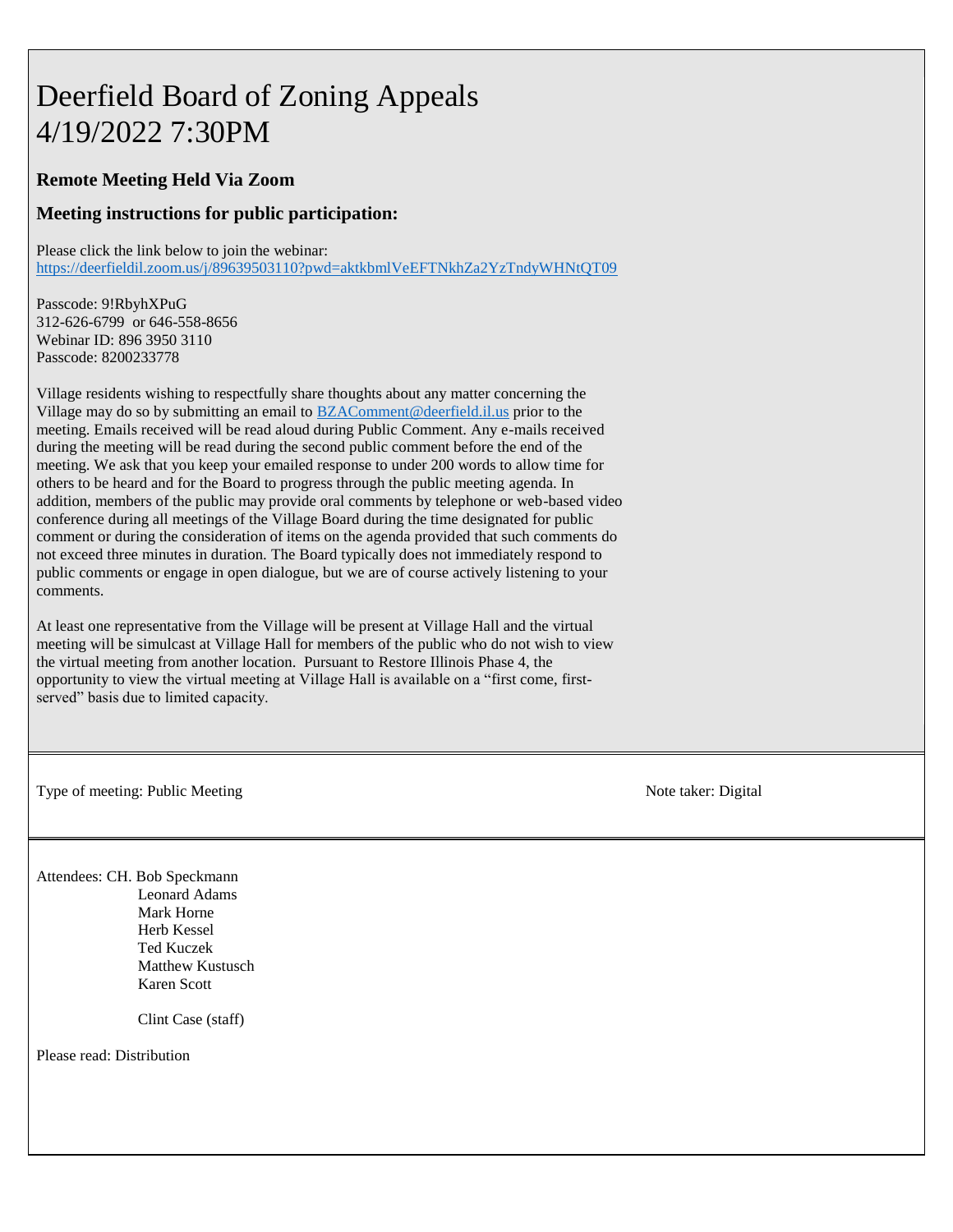# **Agenda**

- 1. Call To Order
- 2. Roll Call
- 3. Introduction New Member, Mark Horne
- 4. Public Comment
- 5. Consideration of Minutes Sept 21, 2021
- 6. Training Rules of Procedure- Presentation by Village Attorney's Office
- 7. Consideration and Action on Resolution Amending the Rules of Procedure for the Deerfield Board of Zoning Appeals
- 8. Other Items for Discussion Subsequent meetings to be held in-person at Village Hall
- 9. Public Comment
- 10. Adjourn

# **Additional Information**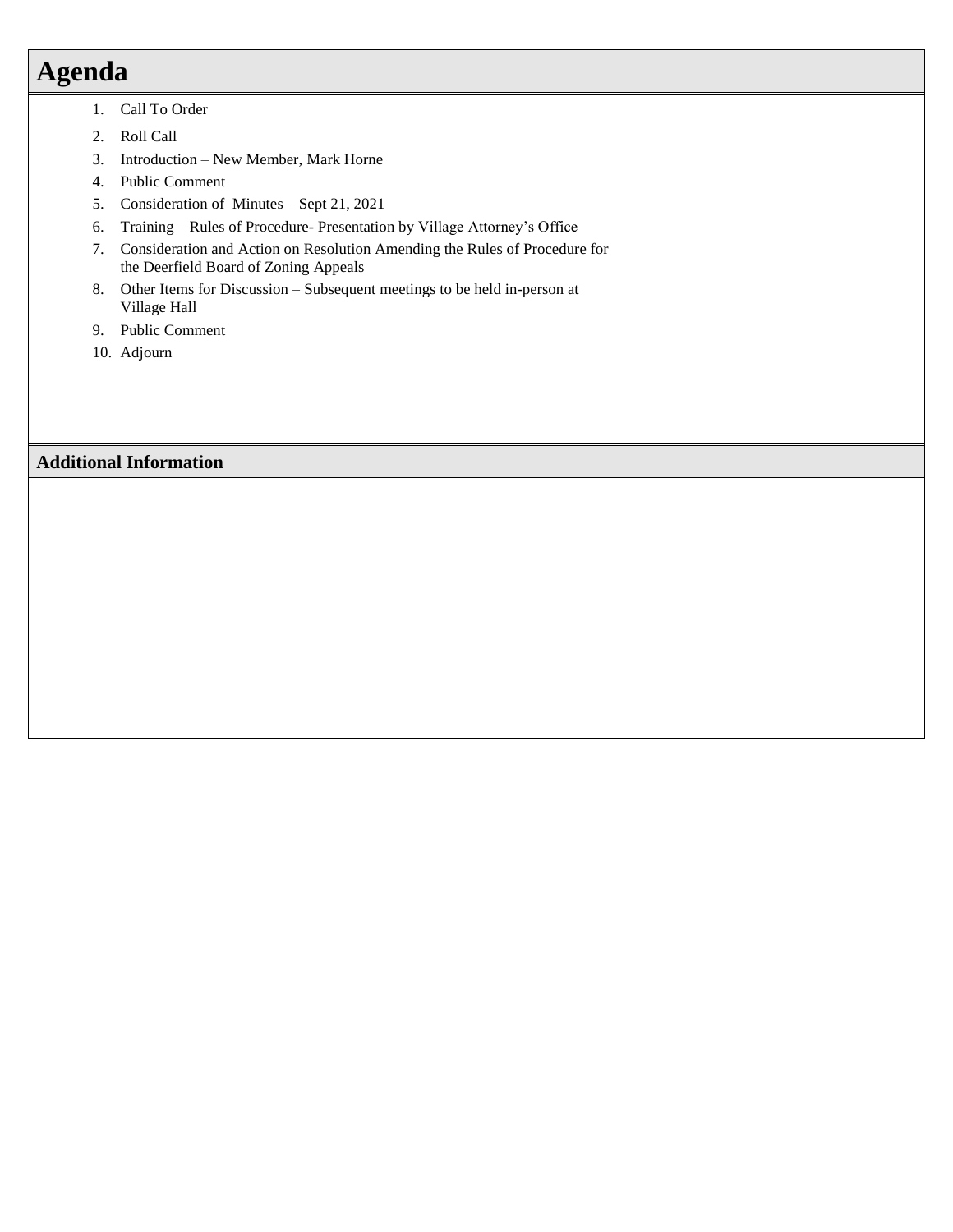# Village of Deerfield

# Memo

To: Members of the Deerfield Board of Zoning Appeals

| <b>From:</b> Clinton E. Case  |
|-------------------------------|
| <b>Date:</b> February 7, 2022 |

**Re:** Updated Rules and BZA Training Meeting

Please keep April 19, 2022, 7:30 PM, the third Tuesday in April available for a BZA Rules of Procedure update, training and adoption meeting, I'm not sure at this time if this meeting will be Zoom or in person.

Benjamin Schuster and/or Lucy Prather of Elrod Friedman LLP will provide the instruction and will be available, should there be questions.

Attached are:

1. The current BZA Rules should you want to compare, which are provided to each petitioner as part of the request for hearing application.

2. The updated Rules and the adoption resolution.

3. September 21 2021 BZA Meeting Minutes.

4. Agenda for 04/19/2022

If you have questions, give me a call (847) 514-6301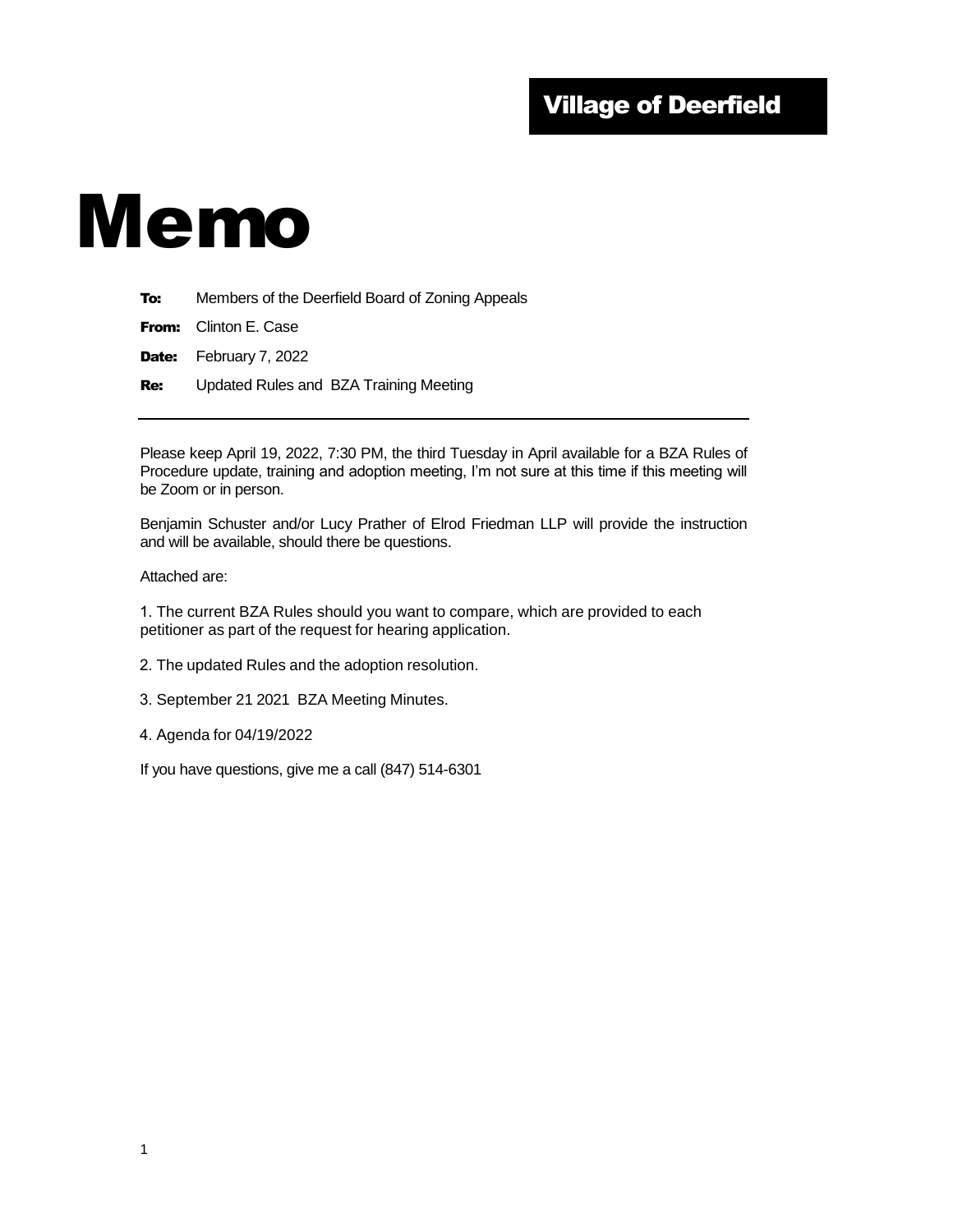# BOARD OF ZONING APPEALS VILLAGE OF DEERFIELD RULES OF PROCEDURE

## Section I - General Provisions

- A. These rules are supplementary to the provisions of the Municipal Code, the Zoning Ordinance and the Subdivision Ordinance of the Village of Deerfield, as they relate to the Board of Zoning Appeals (the "Board").
- B. Nothing herein shall be construed to give or grant the Board the power or the authority to alter or change the Zoning Ordinance, the Subdivision Ordinance, or the Zoning Map, which authority is reserved to the Board of Trustees.
- C. Any member who has any financial interest or other conflicting interest in a matter before the Board shall excuse himself and shall not participate in any hearing at which said matter is under consideration or vote in any vote involving said matter.
- D. The Village attorney shall be consulted in cases where the powers of the Board are not clearly defined.
- E. Roberts Rules of Order shall be used as the parliamentary authority in situations not covered by the Village Ordinances or these Rules of Procedure.

## Section 2 - Offices and Duties

- A. The Officers shall be the Chairperson appointed by the Mayor with the advice and consent of the Board of Trustees; a Vice-Chairperson elected by the Board; and a Secretary appointed by the Village Manager. The Secretary shall be the Director of Community Development or his designated representative and shall not be a member of the Board and shall not vote.
- B. The Chairperson shall preside at all meetings of the Board and shall otherwise supervise the affairs of the Board. The Vice-Chairperson or Acting Chairperson, in the absence of the Chairperson, shall perform all the duties and exercise all the powers of the Chairperson. In the absence of the Chairperson and the Vice-Chairperson, the remaining members of the Board shall elect an Acting Chairperson from the members of the Board.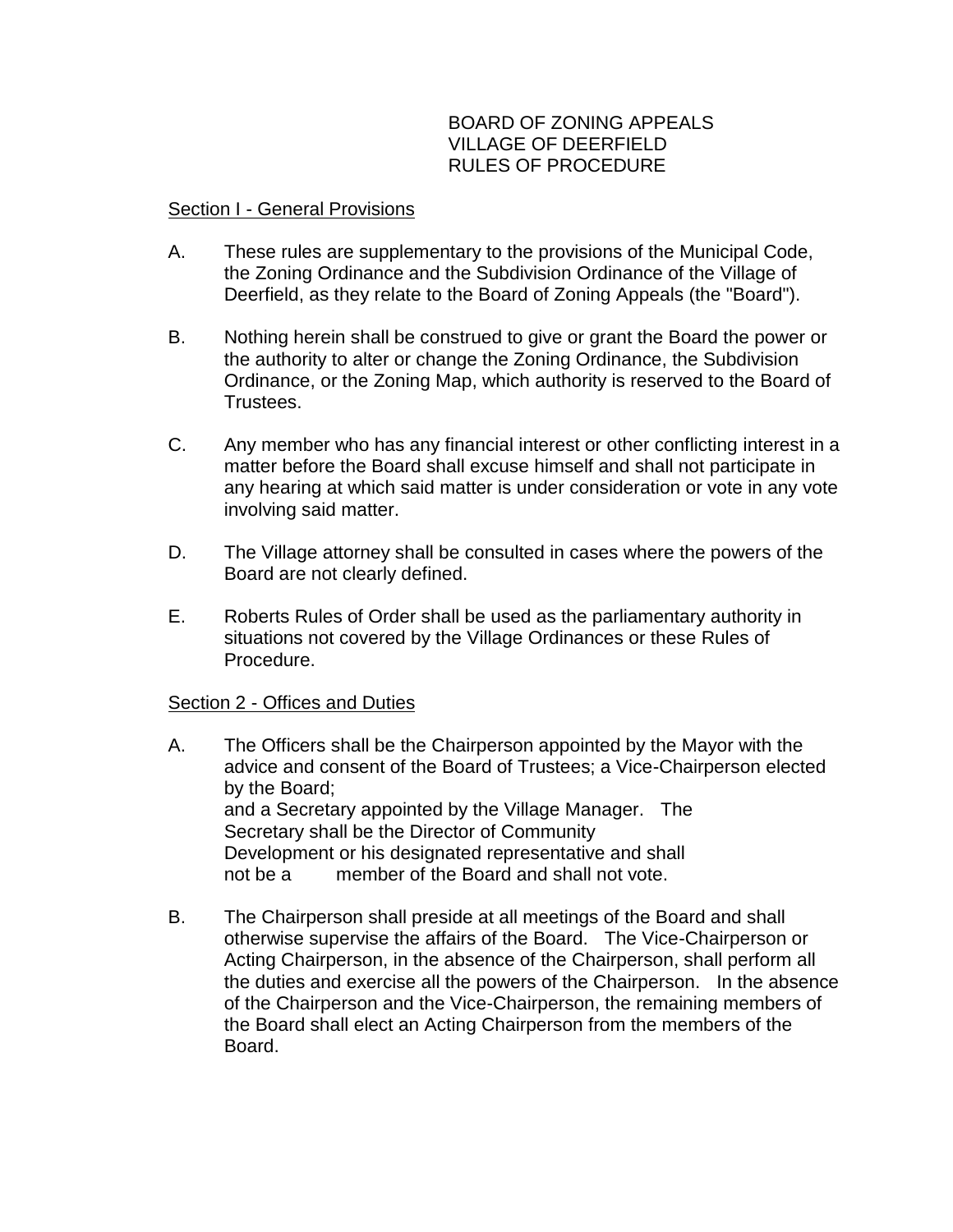Board of Zoning Appeals Rules of Procedure Page 2

C. The Secretary shall record minutes of the Board's proceedings, showing the vote of each member upon every question or, if absent or failing to vote, indicating that fact; shall keep records of its examinations and other official actions; shall summarize the testimony of those appearing before the Board, and record their names and addresses. The minutes of all hearings and meetings and all recommendations of the Board shall be filed in the office of the Director of Community Development and shall be of public record.

#### Section 3 - Jurisdiction

The Board of Zoning Appeals shall hear and make recommendations to the Board of Trustees on the following:

- A. Appeals on any order, requirement, decision, or determination made by the Director of Community Development or other authorized official of the Village having jurisdiction under the Zoning Ordinance.
- B. Applications for variations from the requirements of the Zoning Ordinance.
- C. Applications for modifications from the Zoning Ordinance provisions of Article 9, Signs, and from those provisions pertaining to fencing and screening.
- D. Any other matters referred to it by the Board of Trustees. Board of Zoning Appeals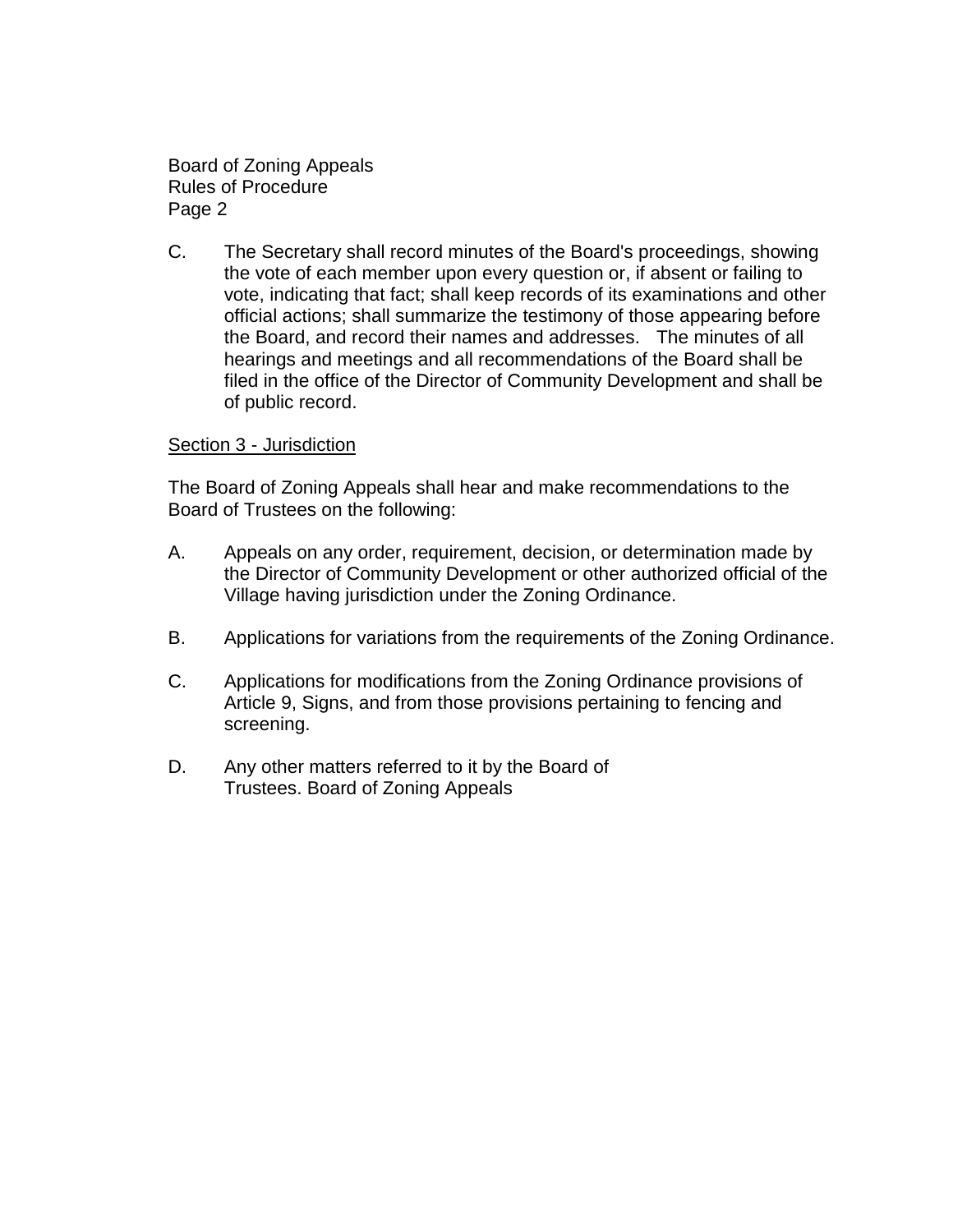Rules of Procedure Page 3

Section 4 - Procedures for Public Hearings

A. Application.

A complete application must be on file with the Board's Secretary before a public hearing date will be scheduled by the Secretary. No public hearing date will be scheduled unless the required documents comprising the application are submitted to the Secretary. Application forms may be secured from the Board's Secretary. Two copies of any proposed plans must be submitted with the application. See application forms for specific required submissions.

Three weeks prior to the public hearing, the petitioner is required to submit to the Board's Secretary ten (10) sets of all materials which will be presented to the Board prior to the public hearing in support of the petitioner's request. Failure to submit these materials three weeks prior to the public hearing will result in the continuation of the public hearing to the first open meeting date on the Board's schedule.

The petitioner is also responsible for submitting an additional fourteen (14) sets of the materials submitted for the public hearing to the Board's Secretary for attachment to the BZA recommendation to the Board of Trustees. The fourteen (14) sets of materials must be on file with the Board's Secretary one (1) week prior to the meeting of the Board of Trustees at which the recommendation will be considered.

B. Legal Notice.

The Zoning Ordinance places the responsibility on the petitioner for the preparation of the legal notice which will be published in the local newspaper. if requested by the petitioner, the Secretary of the Board of Zoning Appeals will prepare the legal notice. If the petitioner wishes to prepare the legal notice, that notice must be submitted with the complete application mentioned above. Any legal notice submitted to the Secretary of the Board of Zoning Appeals shall be reviewed by the Secretary and will be subject to the Secretary's approval.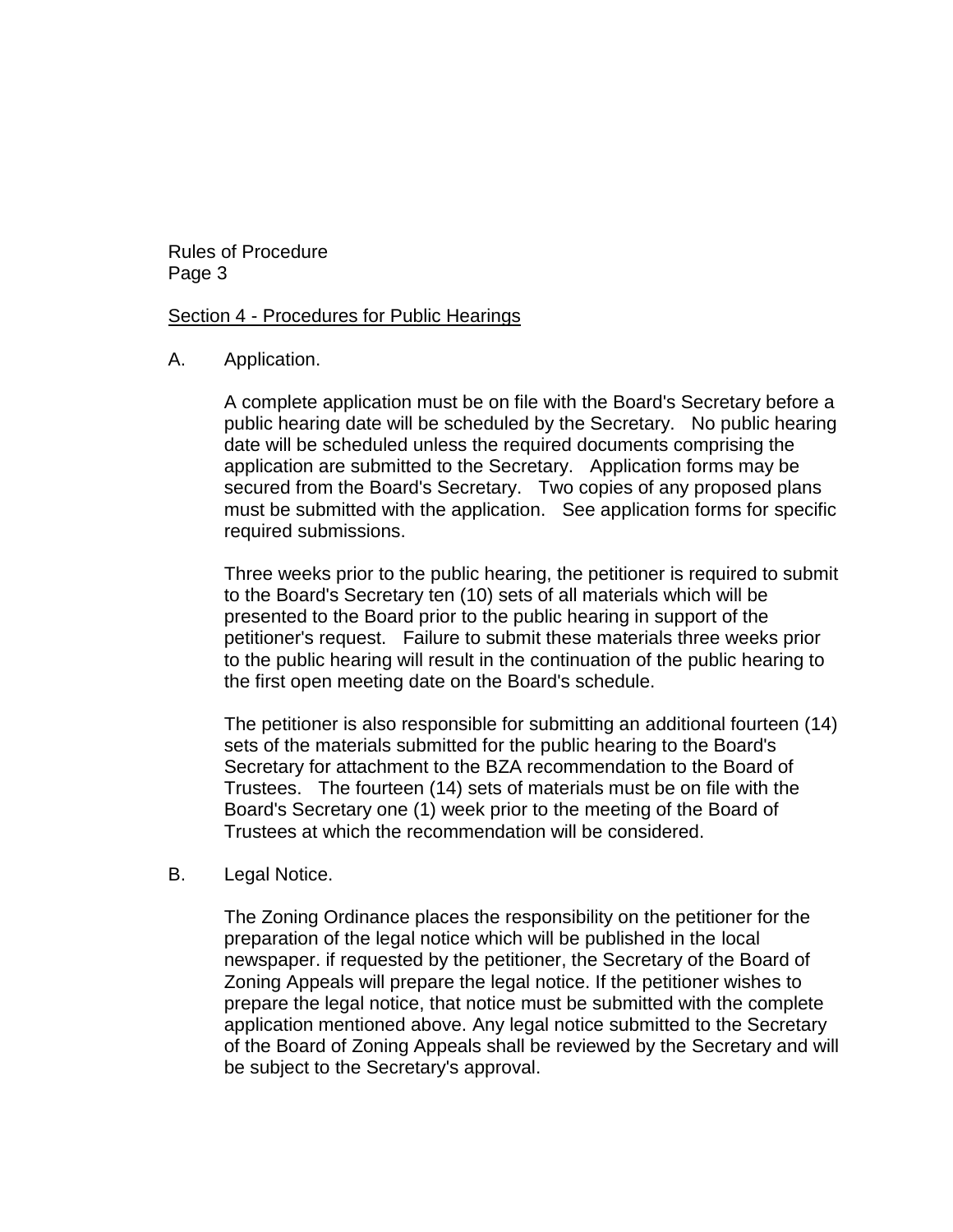Board of Zoning Appeals Rules and Procedures Page 4

The Board's Secretary shall publish notice of the hearing at least once, not more than thirty (30) days nor less than fifteen (15) days before the hearing, in a newspaper of general circulation in the Village.

- 1. Content of Notice.
	- 1) Date of hearing
	- 2) Place of hearing
	- 3) Time of hearing
	- 4) Purpose of hearing
	- 5) Legal description of subject property
	- 6) Common description of subject property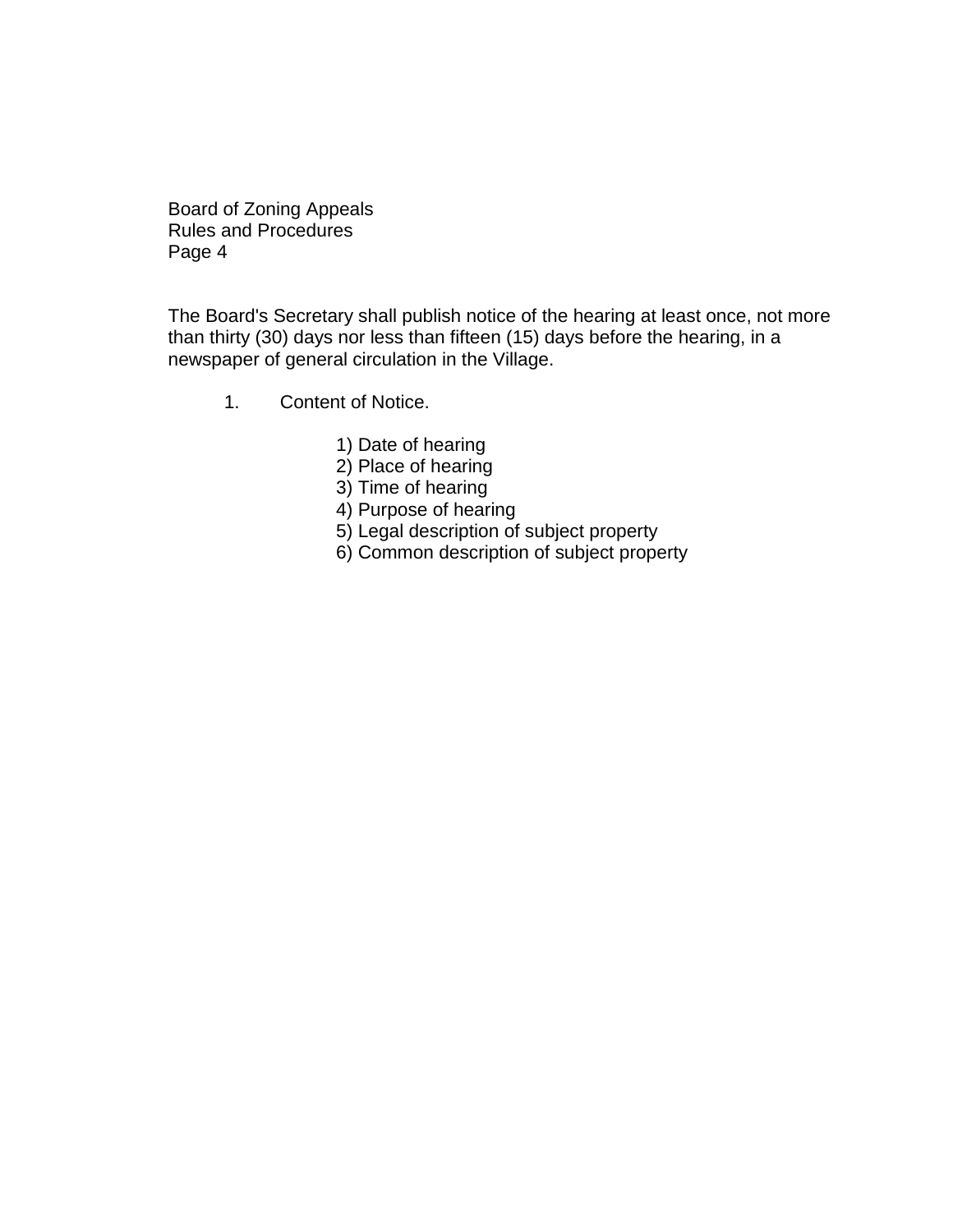Board of Zoning Appeals Rules of Procedure Page 5

C. Public Notice.

The applicant shall provide notification of the hearing by Certified or Registered Mail, return receipt requested, to each owner of property within two hundred fifty (250) feet of the subject property, except those instances where the applicant seeks a variance from height restrictions, in which case notice shall be given to each owner of property within five hundred (500) feet of subject property. Such notice shall be given not more than thirty (30) days, nor less than fifteen (15) days before the hearing.

- 1. This notification must be to all persons who are either:
	- a. owners of record as shown on the records kept by the County Recorder of Deeds,

or

b. persons listed on the most recently published tax rolls of the Township or County Assessor as persons who paid the general real estate taxes for the last preceding year.

- 2. Contents of the Notification to adjacent property owners.
	- a. Name and address of owner and/or applicant.
	- b. A copy of the Legal Notice as it appears in the newspaper.
	- c. Any other information deemed pertinent by the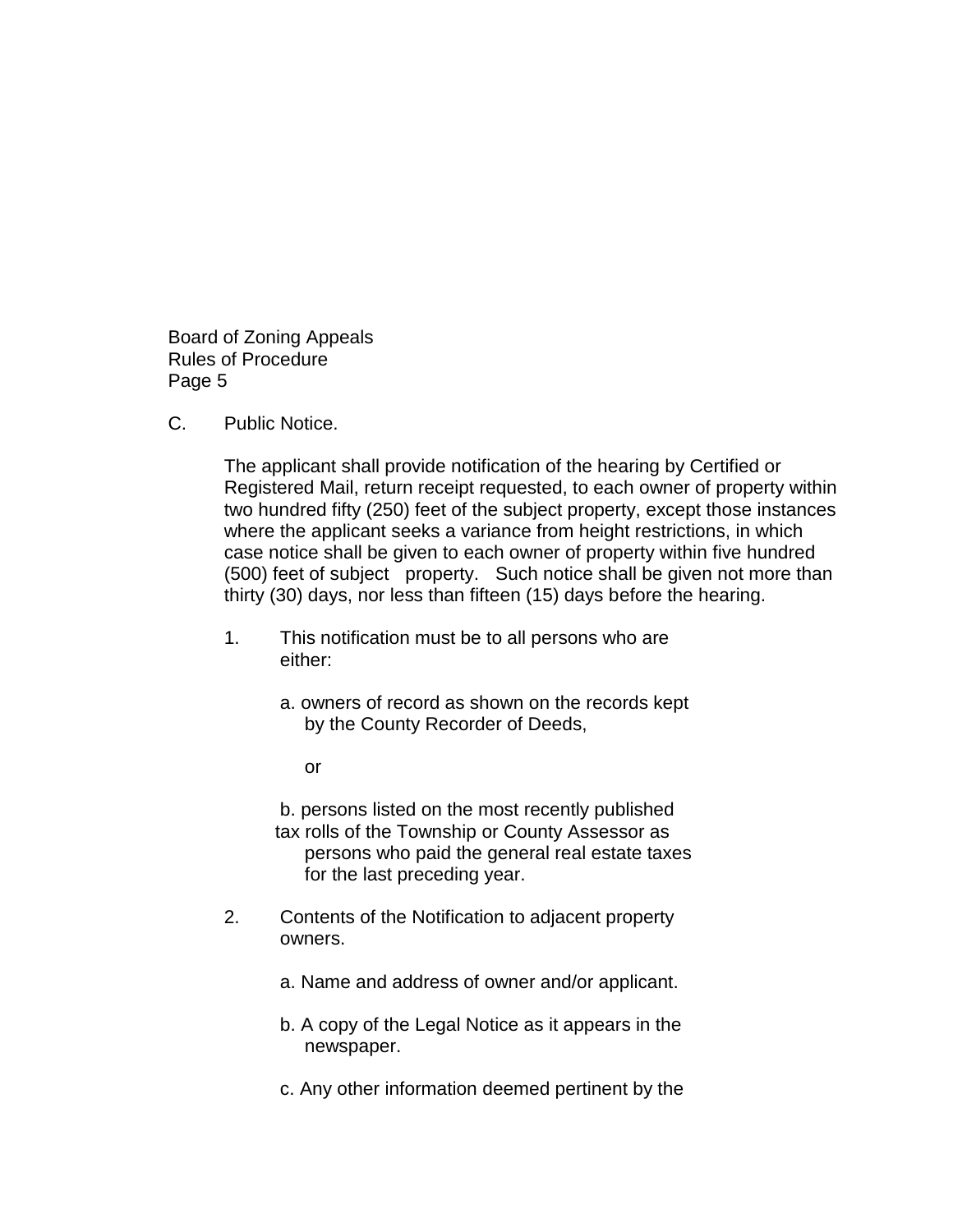petitioner to the request before the Board of Zoning Appeals.

- 3. An affidavit stating the applicant has given notice as required to the surrounding property owners shall be presented to the Chairperson of the Board at the beginning of the public hearing. The affidavit shall include a listing of all those who were notified and their addresses.
- D. Failure to meet any of the above requirements may result in the Board continuing the Public Hearing to the first available meeting date.

Board of Zoning Appeals Rules of Procedure Page 6

#### Section 5 - Meetings

- A. All meetings of the Board shall comply with the Illinois Open Meetings Act and be open to the public.
- B. Regular meetings of the Board will be held on the first and third Tuesday of each month at 7:30 P.M. in the Village Hall or other advertised place, unless such day shall be a recognized holiday, for the purpose of holding public hearings and conducting other business. Any regular meeting may be canceled by the Board if any case or matter is not ready to proceed, or if a quorum of the Board is not available for a regular meeting.
- C. Special meetings of the Board may be called by the Chairperson, or upon the request of any member of the Board provided forty-eight (48) hour notice is given each member of the Board, and posted in a public place in the Village Hall.
- D. An agenda will be prepared by the Secretary, with the approval of the Chairperson, for each regular or special meeting of the Board and distributed to each member prior to the meeting. The Secretary or other designated person will also distribute such material as plats, surveys, petitions, copies of public notice, etc., as may pertain to the agenda.
- E. A quorum shall consist of four members of the seven member Board, but shall not include any member who has a financial interest or other conflict in a matter before the Board.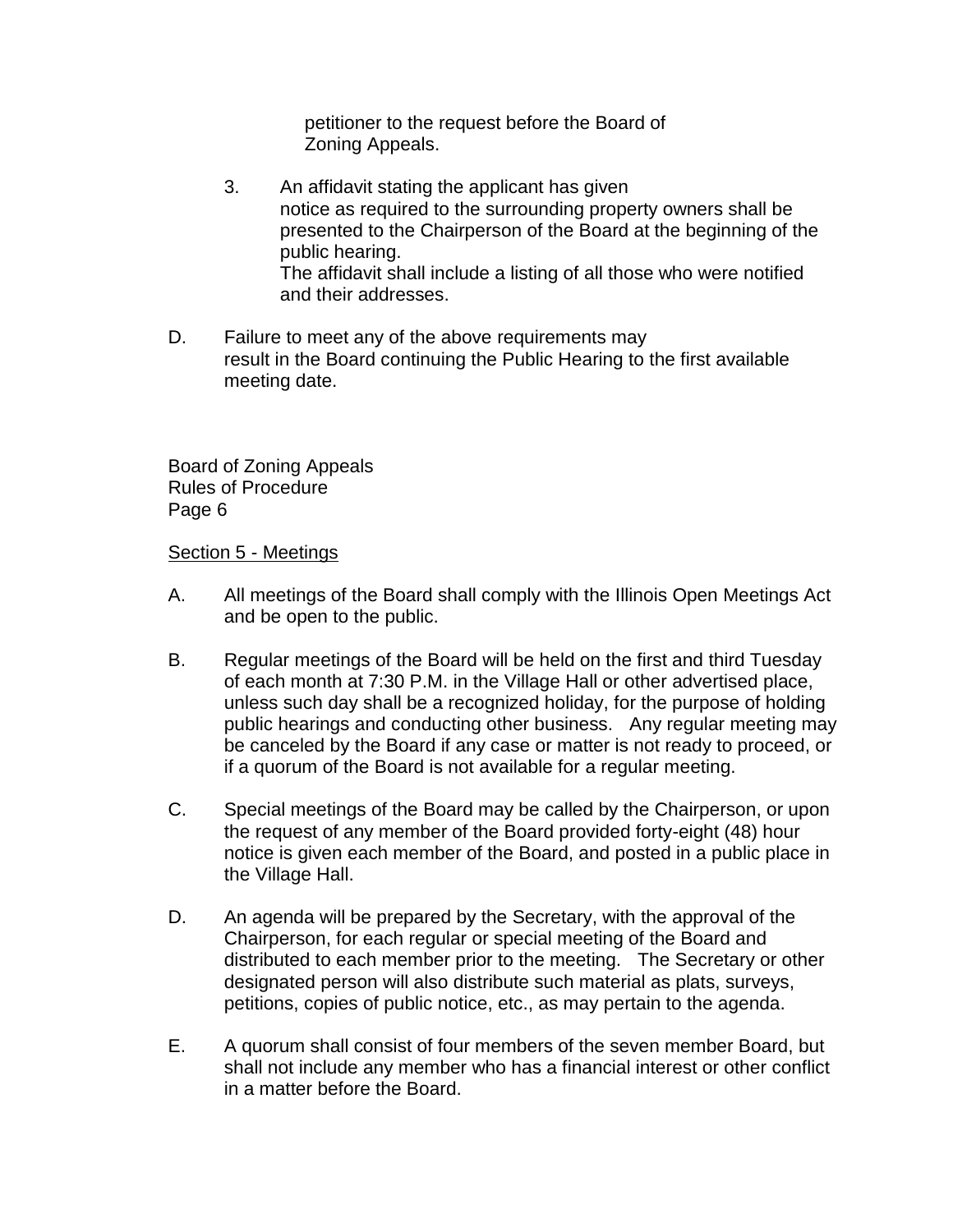- F. All testimony by witnesses at any public hearing provided for in the Ordinance shall be given under oath. The Chairperson or Acting Chairperson may administer oaths and compel the attendance of witnesses.
- G. All decisions regarding applications may be recorded by voice vote except in the event of a non-unanimous outcome, in which case a roll call vote would be required. All members present, including the Chairperson, may vote on each issue. A motion shall be considered passed with a concurring vote of four (4) members of the Board.

Board of Zoning Appeals Rules of Procedure Page 7

- H. Proxies shall not be permitted and only members actually in attendance at a meeting may vote. Members not present may have their views recorded.
- I. A member not present when evidence on a petition is taken during a public hearing shall not vote on such petition unless they have reviewed a transcript or tape recording of the public hearing when evidence was presented. The required review of material prior to vote must take place before the conclusion of the Public Hearing at which the evidence was given.
- J. In the event that the Board of Trustees sends a petition back to the Board for reconsideration, any member of the Board who took part in the original public hearing and recommendation may vote on that petition. Also, any Board member who was not present at the public hearing may vote on the reconsideration of the petition if that member has reviewed all the minutes of the public hearing and workshop meeting and all of the documents submitted in support of the petition. If the tape recordings are still available, the Board members not present at the public hearing must also review the tape recordings of the public hearing and workshop meeting.
- K. If, during the course of a meeting, it becomes apparent that the Board cannot conclude an agenda item before 10:00 P.M., those items may be adjourned to the next available Board of Zoning Appeals meeting.
- L. All written recommendations of the Board will be sent to the Village Board within sixty (60) days of the closing of the public hearing. Any Board member may submit a minority opinion to the Village Board, stating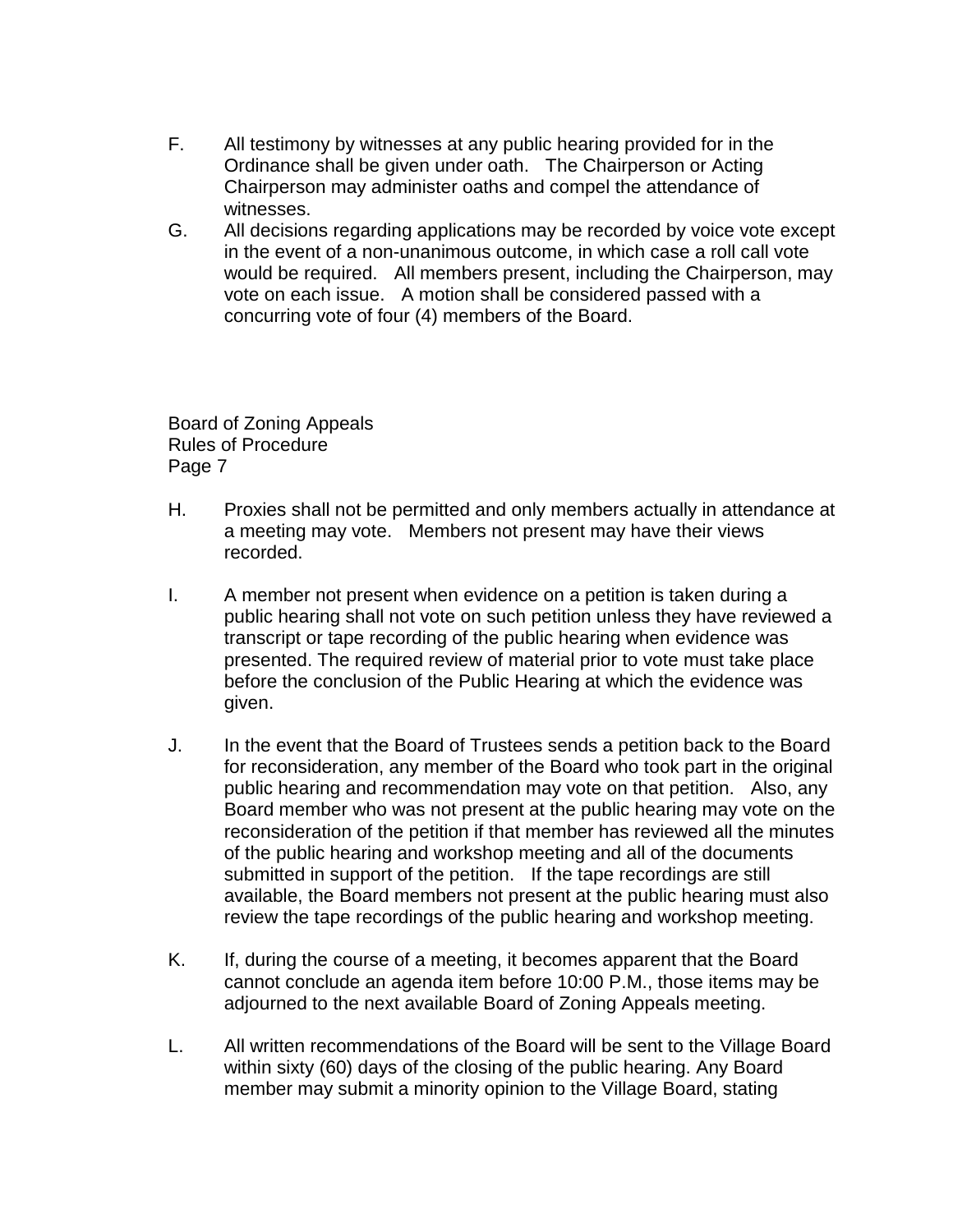opposition to the Board's recommendations.

M. A member of the Board will attend meetings of the Village Board where recommendations of the Board are on the agenda for consideration. This responsibility shall be rotated among Board members, and the member presenting the opinion should agree with the majority.

Board of Zoning Appeals Rules of Procedure Page 8

#### Section 6 - Continuances

- A. Hearings may be continued. All continuances shall be to a date certain; no further notification is required.
- B. One continuance must be granted to the applicant, if requested. Further continuances will be at the Board's discretion.
- C. If after the presentation of the petitioner's proposal, other interested parties wish to have the hearing continued so that they might prepare evidence or testimony of their own concerning or in response to the petitioner's proposal, the Board may grant a continuance.

## Section 7 - Code of Conduct

Hearings will be conducted according to the following Code of Conduct. This Code is calculated to result in a just and lawful determination of the issues as promptly as possible and in an orderly fashion.

- 1. Each person speaking shall first be sworn in as a witness, and shall stand and give his/her name and address. So far as practical, each person speaking should cover all the points they wish to make while they have the floor.
- 2. Everyone wishing to make a statement will be recognized one time by the Chairperson. However, the Chairperson has the right not to recognize anyone a second time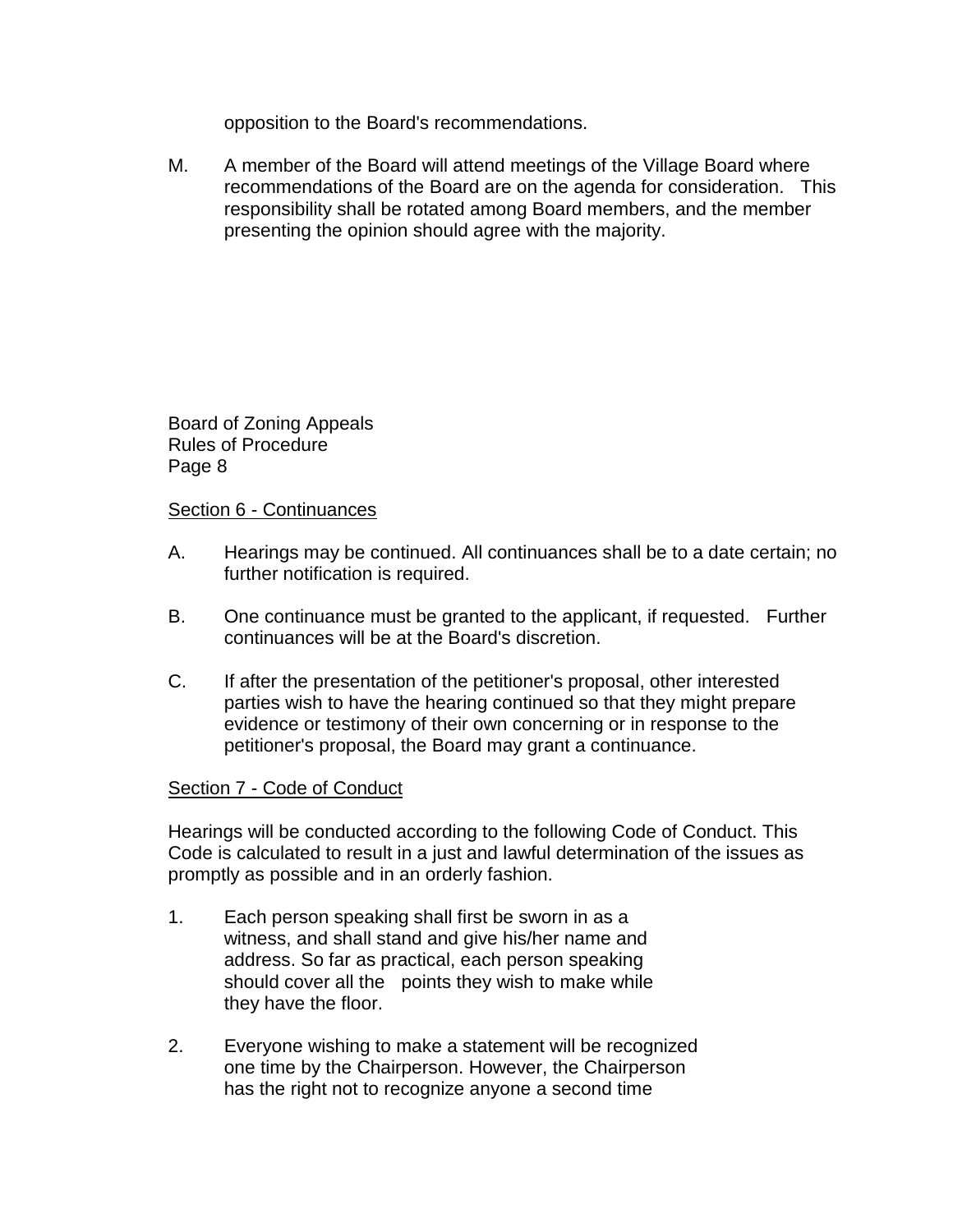until everyone else has spoken once.

- 3. All statements must be relevant to the subject matter of the public hearing or meeting. The Chairperson shall rule out of order any person who make statements which are not relevant.
- 4. The Chairperson may impose a time limit for any particular hearing or for any individuals statement or testimony. Groups sharing a particular view are encouraged to make their feeling known through a single spokesperson.
- 5. All materials presented as evidence will be retained and filed by the Board.

Board of Zoning Appeals Rules of Procedure Page 9

- 6. Applicants or objectors may present witnesses for direct questioning. The Board may limit the number of witnesses whose testimony is cumulative
- 7. Cross-examination of witnesses by attorneys representing the applicant or objectors will be permitted upon request made to the Chairperson.
- 8. The Chairperson may require a preliminary statement of the nature of the evidence proposed to be elicited from the witness.
- 9. All questions or statements from the floor must be directed to the Chairperson. All others will be ruled out of order.
- 10. Testimony regarding statements made by persons not present at the hearing are discouraged, but may be considered at the discretion of the Board.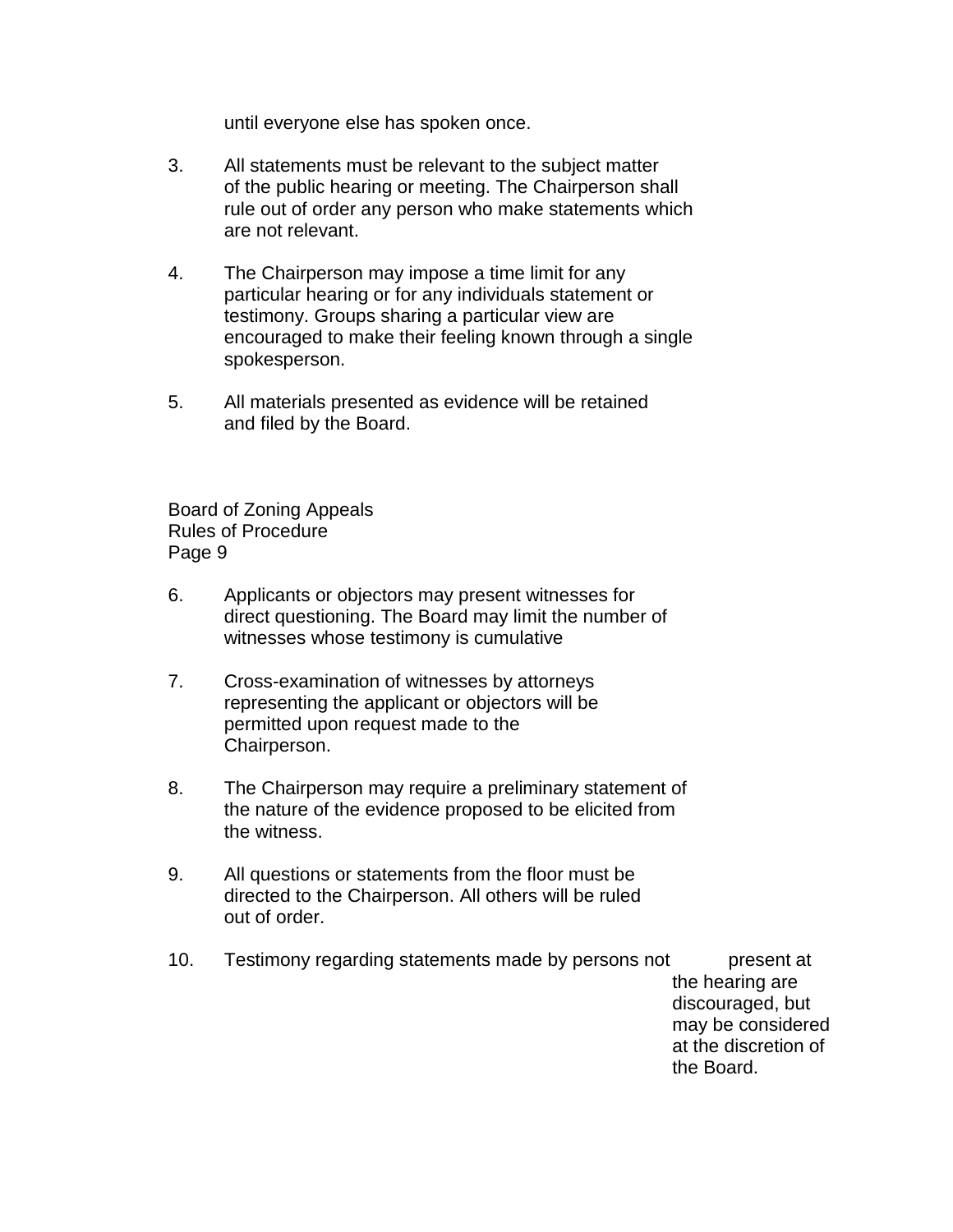11. Witnesses shall refrain from attacks on the integrity of the applicants, witnesses, or on the interested parties, that are not directly relevant to the matter before the Board.

#### Section 8 - Amendments

These rules may be amended in a meeting at which the Chairperson is present and by a vote of four (4) members of the Board provided, however, that every member of the Board shall be furnished with a copy of the amendment at least seven (7) days before consideration of adoption.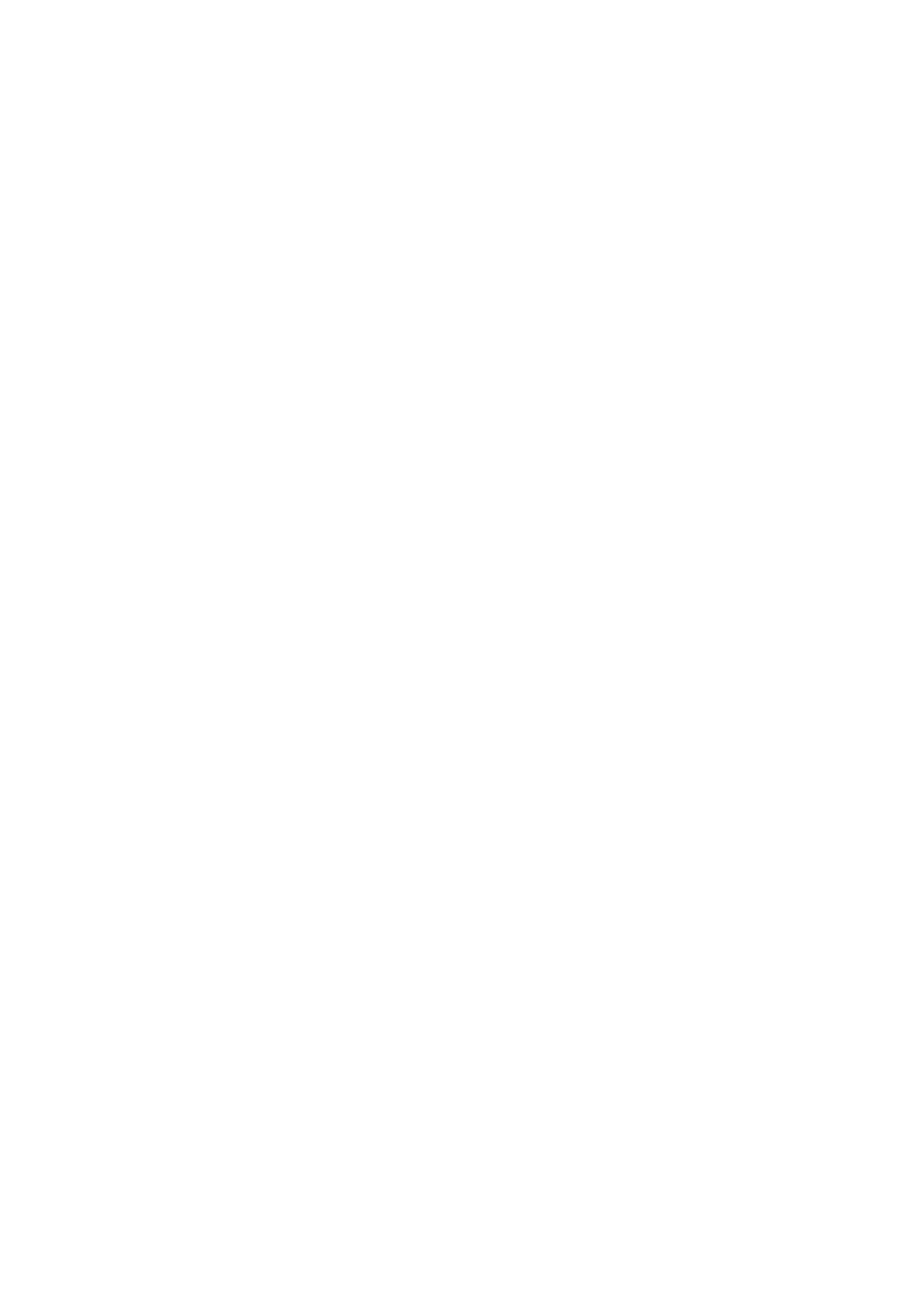#### **RULES OF PROCEDURE OF THE DEERFIELD BOARD OF ZONING APPEALS ADOPTED \_\_\_\_\_\_\_\_\_\_, 2022**

#### **I. DEFINITIONS AND GENERAL PROVISIONS**

- A. Definitions. The following terms shall have the following meanings when used in these Rules of Procedure:
	- 1. "*Applicant"* means a person or entity presenting an Application to the BZA.
	- 2. "*Application"* means an application for a variation or modification, an appeal from a decision of the zoning administrator or building official, or any other matter that is within the BZA's powers and duties to consider pursuant to Section 2-152 of the Village Code.
	- 3. *"BZA"* means the Board of Zoning Appeals of the Village.
	- 4. "*Case*" means the consideration of an Application by the Board.
	- 5. *"Village"* means the Village of Deerfield, Illinois.
	- 6. *"Village Board"* means the President and Village Board of Trustees of the Village.
	- 7. *"Village Code"* means "The Municipal Code of the Village of Deerfield, Illinois, 1975," as it has been and may be amended from time to time.
	- 8. *"Zoning Ordinance"* means "The Deerfield Zoning Ordinance 1978", as it has been and may be amended from time to time.
- B. Tense and Form. Words used or defined in one tense or form shall include other tenses and derivative forms.
- C. Headings. Headings provided are intended as a convenience to the user. In case of any difference of meaning or implication between the text of these Rules and any heading, the text shall control.
- D. Conflicts. In the case of a conflict between these Rules and the codes and ordinances of the Village or the laws of the State of Illinois or the United States, such codes, ordinances and laws shall control.
- E. Amendments. A copy of any proposed amendment to these Rules shall be provided to all members of the BZA not less than three days prior to a vote on the adoption thereof.
- F. Waiver. The chairperson may, upon good cause shown, waive any Rule that relates solely to the conduct of the BZA's meeting or hearing and is not mandated by Village codes or ordinances, or State law.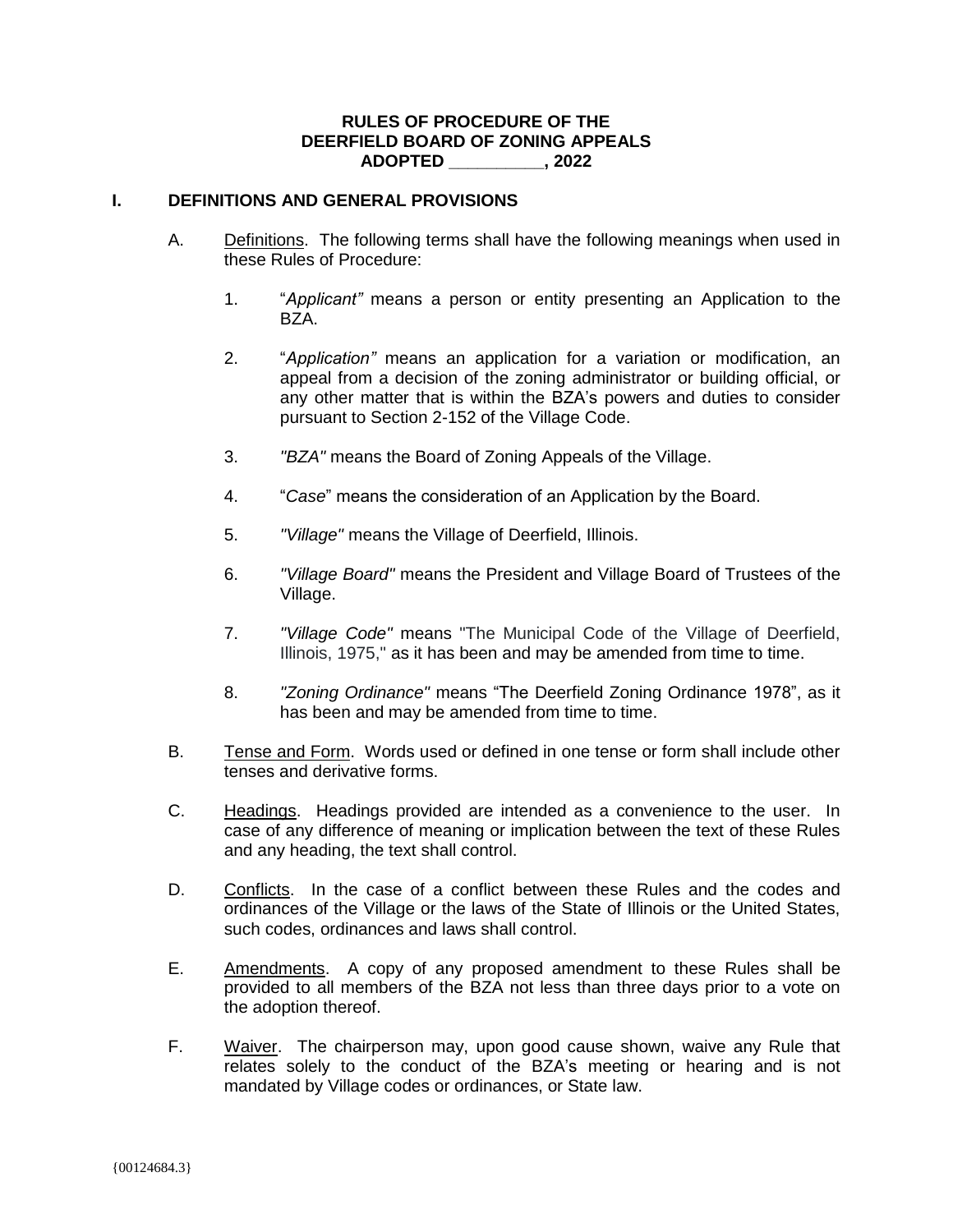#### **II. MEETINGS**

- A. Open Meetings Act. All meetings of the BZA shall be scheduled and held, and notice thereof shall be given, in the manner provided in the Open Meetings Act, 5 ILCS 120/1 et seq.
- B. Regular Meetings. BZA meetings will be held on the third Tuesday of each month at 7:30 P.M. in the Village Hall or other advertised place, unless such day shall be a recognized holiday, for the purpose of holding public hearings and conducting other business. Any regular meeting may be canceled by the BZA if any case or matter is not ready to proceed, or if a quorum of the BZA is not available for a regular meeting.
- C. Special Meetings. The BZA may call and conduct such special or emergency meetings as it determines may be necessary from time to time. To the extent practicable, special meetings will be held on the first Tuesday of each month.
- D. Joint Meetings. The BZA shall participate in joint meetings with the Village Board, as they may be called by the Village Board from time to time. The BZA may also call and/or participate in joint meetings with other boards and commissions of the Village as may be necessary from time to time to perform their powers and duties.
- E. Workshops. The BZA may hold such workshop sessions as it determines may be necessary from time to time.
- F. Notice of Absence. All members of the BZA shall notify the Staff Secretary, or the Staff Secretary's designee, if they are unable to attend any meeting of the BZA. Such notice shall be provided as far in advance as is practical under the circumstances.

#### **III. ORDER OF BUSINESS/AGENDAS**

- A. Establishing the Agenda. The Chairperson shall establish the items to be included on the agenda for each meeting of the BZA. Each agenda shall be established in consultation with the Staff Secretary. In establishing each agenda, the Chairperson and Staff Secretary shall consider the number of pending Cases, the complexity of such Cases, and any applicable time constraints for the processing of such Cases; but in no event, without the prior consent of the Chairperson, shall more than five Applications or cases be placed on an agenda for a meeting.
- B. Order of Business. In general, the order of business for each agenda shall contain the following items in the following order:
	- 1. CALL TO ORDER

Performed by the Chairperson or the temporary chairperson.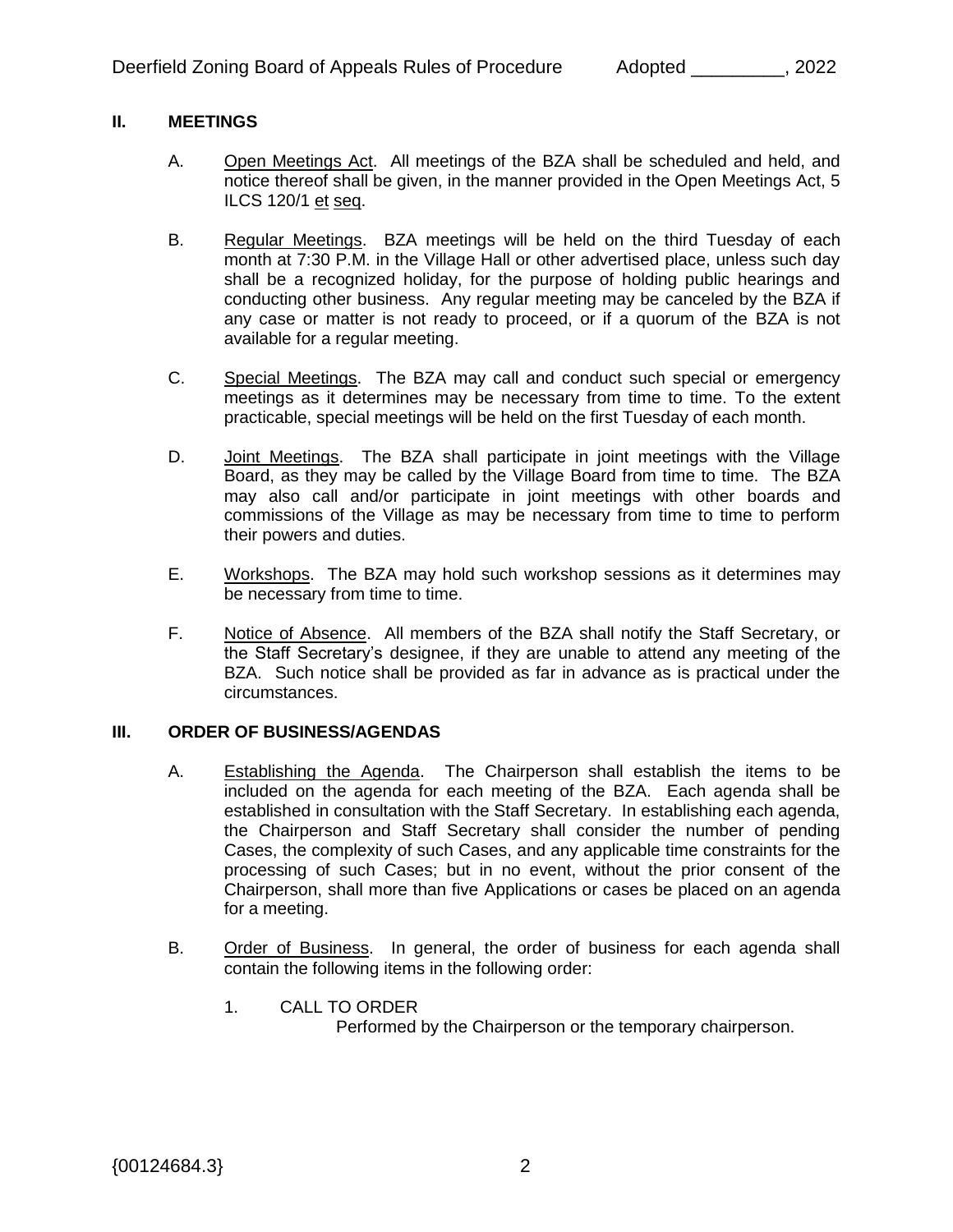- 2. ROLL CALL Performed by the Staff Secretary or the Staff Secretary's designee.
- 3. CONSIDERATION OF MINUTES Consideration of any unapproved minutes of any previous BZA meetings.
- 4. PUBLIC COMMENT TIME Opportunity for members of the public to speak on topics not otherwise appearing on the meeting agenda.

## 5. PENDING CASES

## a. RECOMMENDATIONS AND DETERMINATIONS

Consideration of BZA Cases (in numerical order) on which the BZA has previously directed the preparation of a recommendation or determination for consideration and for which the public hearing has been closed.

## b. CONTINUED CASES

Consideration of BZA Cases (in numerical order) for which the public hearing or meeting has previously been convened and continued by the BZA, and on which substantive evidence has been heard by the BZA.

## c. NEW CASES

Consideration of BZA Cases (in numerical order) for which no public hearing or meeting has previously been convened or on which no substantive evidence has been heard by the BZA.

# 6. OLD BUSINESS

Consideration of any matters previously before the BZA.

# 7. NEW BUSINESS

Consideration of any matters not previously before the BZA.

## 8. REPORT BY VILLAGE STAFF

Report by the Staff Secretary, or the Staff Secretary's designee, of any activities or events of interest occurring since the last BZA meeting or anticipated, including Village Board action on BZA recommendations, actions of other boards and commissions on BZA Cases, related Village staff activities, and pending legislation.

## 9. ADJOURN

C. Modification of Order of Business. The order of items on the agenda as distributed may be modified or rearranged by the Chairperson, for good cause shown, with the consent of the BZA.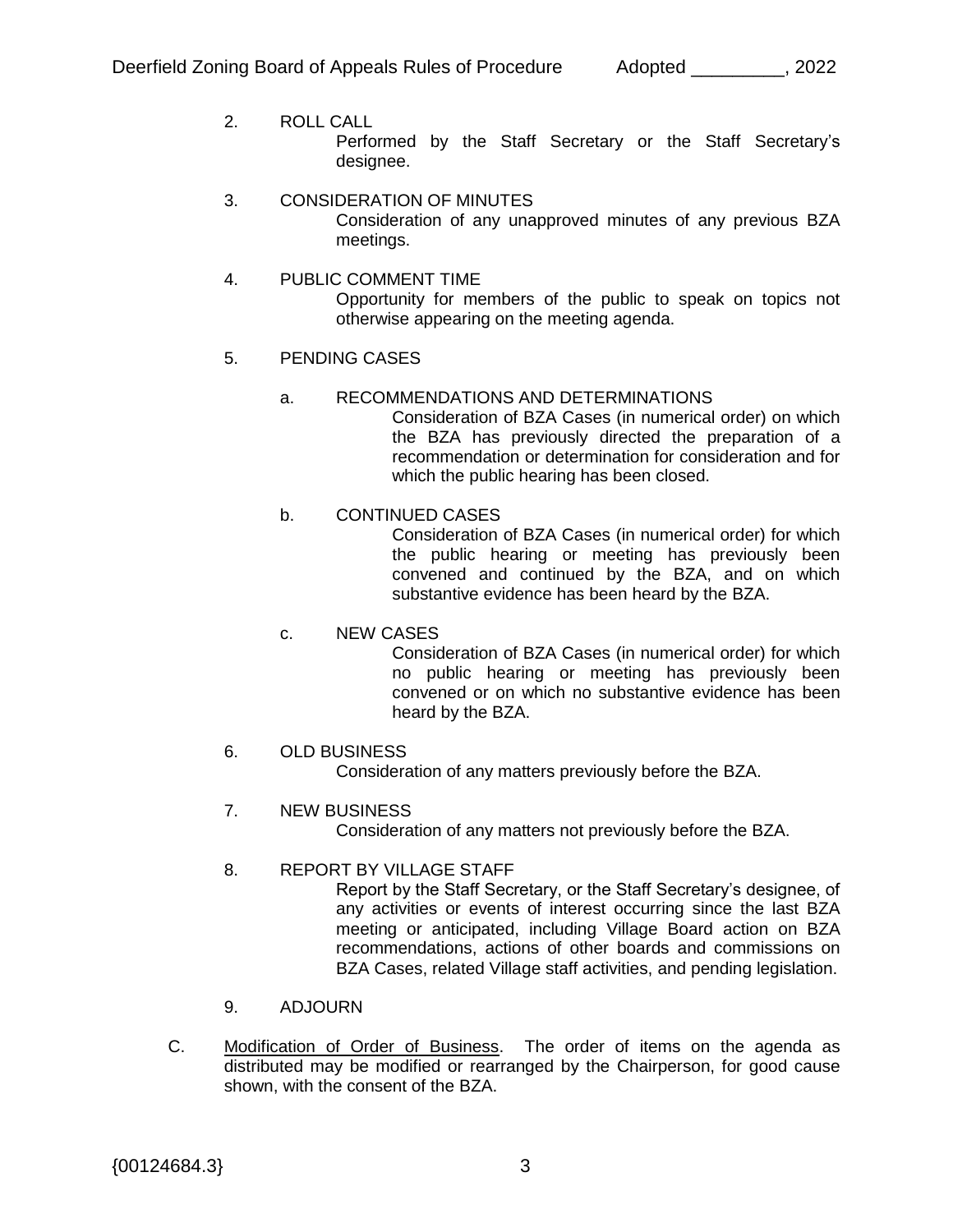D. Distribution of Agenda and Related Materials. The agenda for each BZA meeting and all relevant materials prepared by applicants or Village Staff shall be distributed to each BZA member by the Staff Secretary.

#### **IV. CONDUCT OF HEARINGS AND MEETINGS**

- A. Robert's Rules of Order. Robert's Rules of Order Newly Revised, current edition, shall govern the conduct of meetings of the BZA. However, Robert's Rules of Order shall not govern where they conflict with these Rules of Procedure or other applicable law.
- B. Standards of Decorum. All BZA members and all others attending meetings of the BZA shall conduct themselves in a manner that shall not disrupt the business of the BZA. The use of cellular phones in the meeting room is prohibited. The Chairperson may indicate that persons who become personally abusive or in other ways violate ordinary standards of decorum will be ruled out of order.
- C. Public Comment and Participation
	- 1. Rules Governing Public Comment Time.
		- a. The agenda of every regular and special meeting of the BZA shall include a reservation of time for public comment ("*Public Comment Time*").
		- b. Subject to Rule IV.C.1.d, the Chairperson shall recognize and allow to speak any person desiring to speak during Public Comment Time.
		- c. Public Comment Time is in addition to, and does not replace, the opportunity for the public to speak during any duly convened public hearing or meeting conducted by the BZA on a specific case.
		- d. If a person desires to speak during Public Comment Time about a matter or case that is the subject of its own agenda item at the same meeting, and public comment will be allowed during that agenda item whether by designation of the Chairperson or in the course of a duly convened public hearing, the Chairperson may require that person to speak about the matter during the agenda item instead of during Public Comment Time. If no public comment will be allowed during the specific agenda item, then the person will be allowed to speak about the matter during Public Comment Time.
		- e. The total amount of time allocated for Public Comment Time at any meeting shall not exceed 30 minutes, unless determined otherwise by the Chairperson. In the event that all persons desiring to speak during the Public Comment Time are not able to do so within the time limit allowed, the Chairperson may either extend the time allocated for Public Comment Time, or allow for continuation of Public Comment Time after the completion of all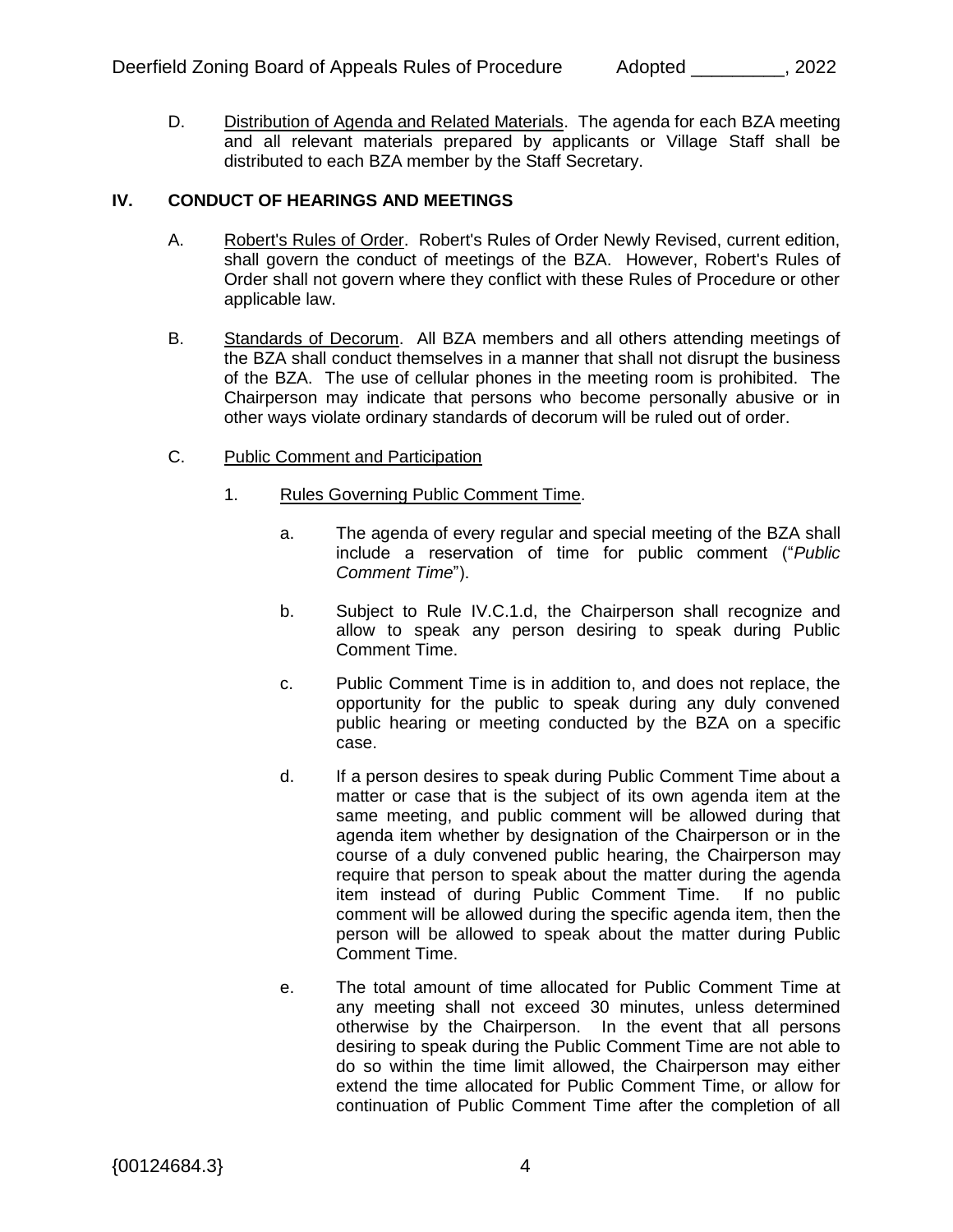other matters on the agenda, or as the BZA may otherwise determine.

- f. No person shall speak during the Public Comment Time for more than three minutes, unless the Chairperson designates a longer or shorter time period. Generally, the longer or shorter time period will apply to all persons participating in the Public Comment Time at the same meeting.
- 2. Rules Governing All Public Comment.
	- a. Each speaker should state their name and address in a clear manner so that it can be recorded in the minutes of the meeting. If a speaker chooses, they may decline to provide their address.
	- b. If a speaker is representing, or speaking on behalf of, an individual, group, or association, the speaker must state the nature of that representation.
	- c. For speakers desiring to use audio or visual equipment in connection with a presentation, arrangements for such use must be made with the Village in advance of the meeting.
	- d. In the interest of promoting the efficient conduct of public business, speakers should refrain from repeating their own testimony and comments, and should refrain from repeating testimony and comments that have previously been provided to the BZA by other individuals.
	- e. Speaker time limits may be enforced by the Chairperson.
	- f. No person should be discourteous, belligerent, threatening, disparaging, or otherwise uncivil. The Chairperson may limit the comments of any person who engages in this conduct. No person may continue to speak after the Chairperson has taken the floor from that person.
	- g. All questions or statements from the floor should be directed to the Chairperson and the members of the BZA. All others may be ruled out of order.
	- h. The Chairperson shall have the right to interrupt a speaker in order to enforce these Rules or other applicable rules.
	- i. Interruptions and Other Disturbances: No person shall interrupt the proceedings of the BZA or cause any other form of disturbance or disruption.
	- j. Any person violating the standards of process and decorum set forth in these Rules may be evicted from the premises of the meeting at the order of the Chairperson or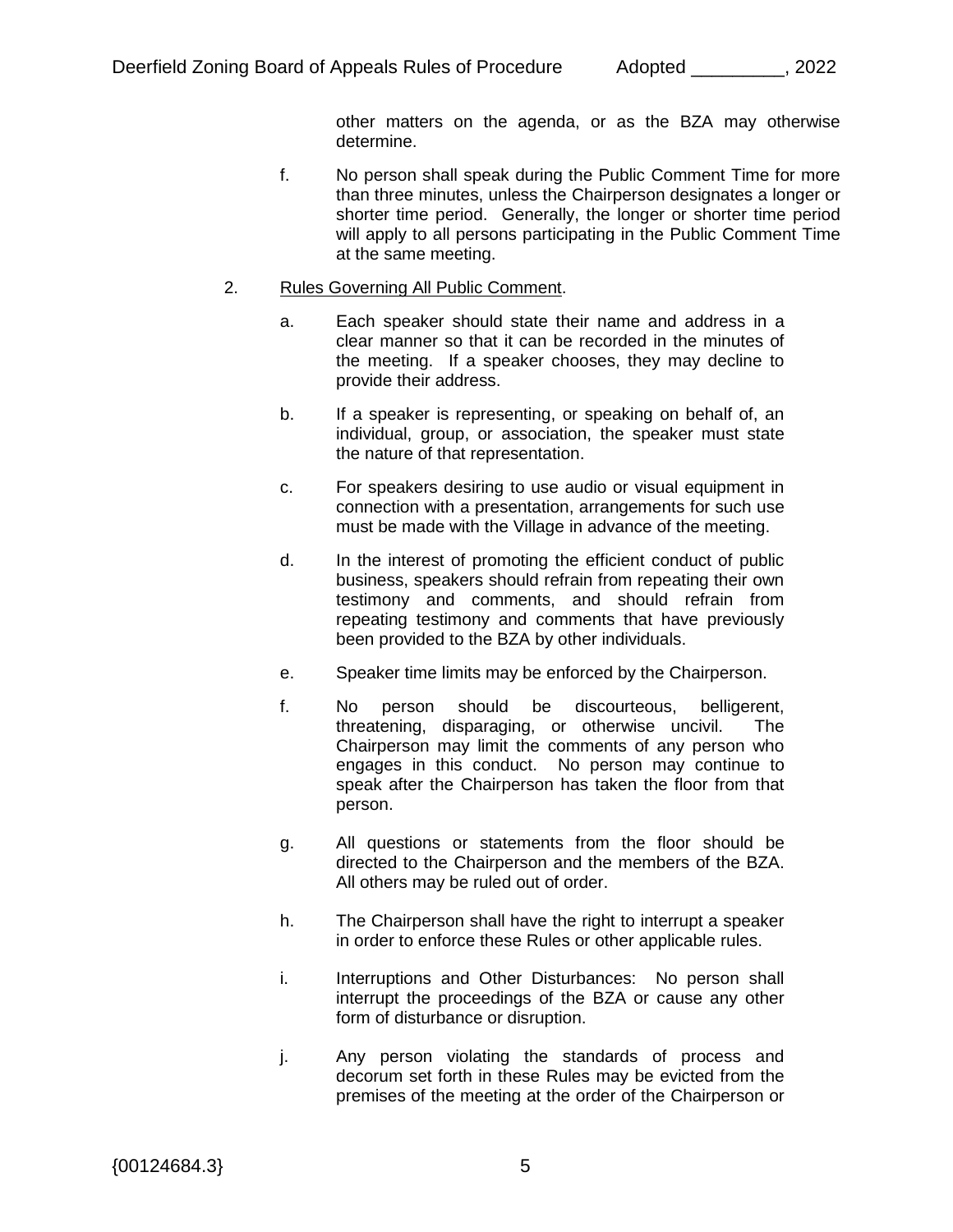a majority of the BZA, or be subject to other action as deemed necessary by the Chairperson and the BZA.

- k. Any person shall have the right at any time to provide written comments to the BZA by addressing those comments to: the Village of Deerfield, c/o Building and Code Enforcement Supervisor, 850 Waukegan Road, Deerfield, IL 60015, and delivering the comments via any of the following methods:
	- i. by personal delivery at the front desk of the Village Hall between 8:30 a.m. and 4:30 p.m. Monday through Friday;
	- ii. by mail, courier, or any similar delivery service; or
	- iii. by email to the email address(es) of the current staff member(s) for the BZA.
- D. Procedures for Public Hearings and Meetings. Public hearings and meetings on BZA Cases shall be conducted in accordance with the following general procedures:
	- 1. Introduction by the Chairperson.
		- a. General. The Chairperson shall begin each public hearing or meeting on a case by announcing the name of the applicant, the case number(s) and the relief requested in each case. The Chairperson shall explain the procedures for the conduct of the hearing or meeting, when oral testimony from the public will be received and when and to whom written testimony can also be submitted.
		- b. Swearing In Witnesses. The Chairperson shall administer an oath to all persons intending to testify during the course of the hearing, whether for the applicant or from the public.
	- 2. Summary of Application. The Staff Secretary, or the Staff Secretary's designee, shall explain, in summary form, the basic facts of, and relief requested in, the Application. This summary may include relevant prior history of the property or code provisions involved.
	- 3. Applicant's Presentation. The applicant shall present the Application in such form and with testimony of witnesses and other evidence as it deems desirable. During the applicant's presentation, BZA members, but not the public, may ask questions that may be necessary to aid the BZA or the public in understanding the material being presented. The Chairperson may set a time limit for the applicant's presentation.
	- 4 Questions by the BZA. At the conclusion of the applicant's presentation, BZA members may ask such questions of the applicant's witnesses as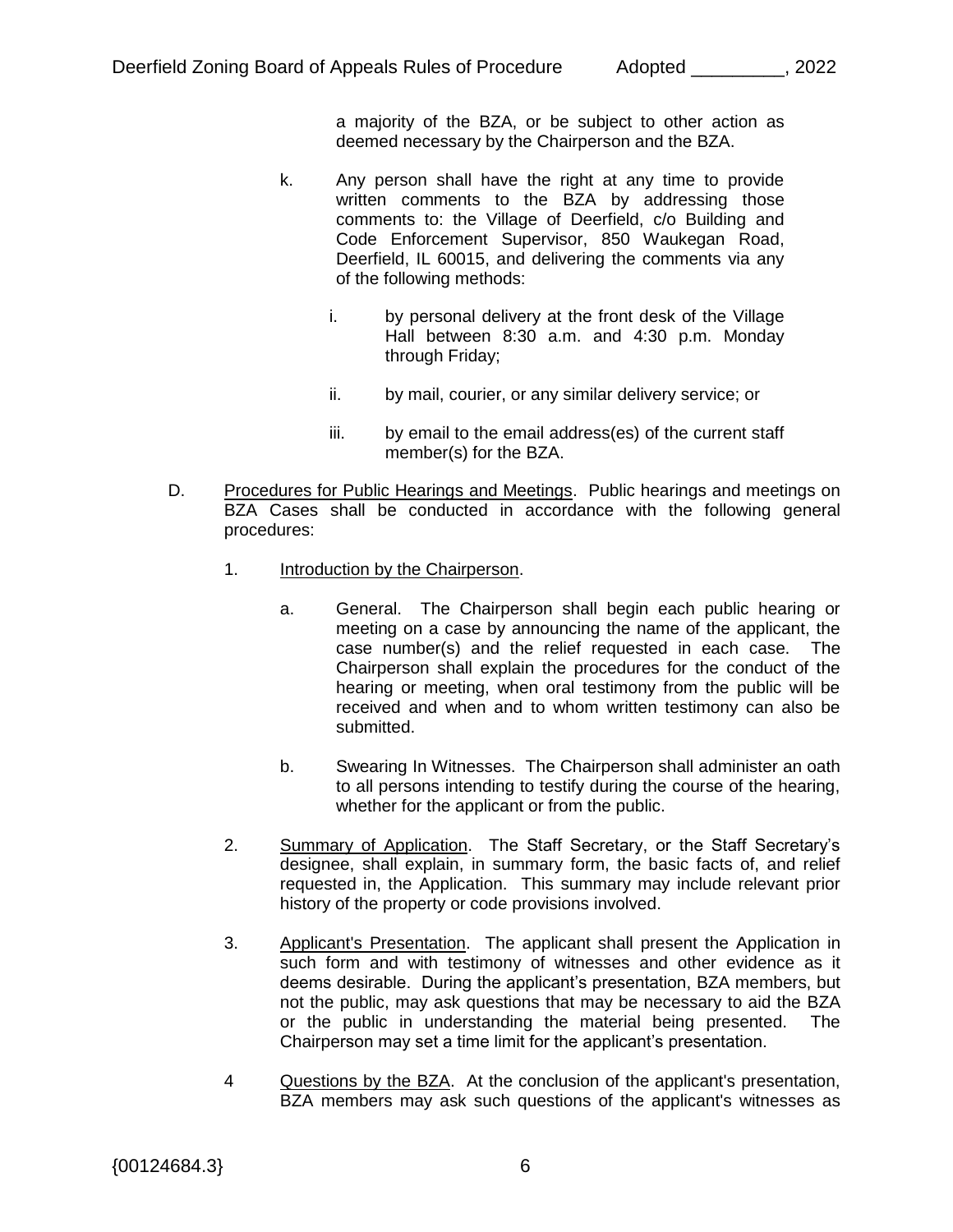may be necessary to clarify material presented or the relief requested.

- 5. Public Testimony and Comment on BZA Cases. Members of the public who are present shall have the right to address to the BZA their questions, testimony, evidence and comments about the relief requested and the evidence presented by the applicant and other members of the public in accordance with the following rules.
	- a. At the start of the period for public testimony and comment on a BZA Case, the Chairperson shall advise the public that all information presented is under oath.
	- b. Each speaker must state their name in a clear manner so that it can be recorded in the minutes of the meeting.
	- c. Unless the Chairperson determines another time limit is appropriate, at each BZA meeting at which public testimony is to be heard on a specific Planned Development Case, each speaker shall be limited to three minutes to provide their testimony. The Chairperson may enforce the speaker time limits.
	- d. If a speaker is representing, or speaking on behalf of, an individual, group, or association, the speaker must state the nature of that representation. At the discretion of the Chairperson, such a speaker may be granted more than three minutes to speak.
	- e. For speakers desiring to use audio or visual equipment in connection with a presentation, arrangements for such use must be made with the Village in advance of the meeting.
	- f. In the interest of promoting the efficient conduct of public business, speakers should refrain from repeating their own testimony and comments, and should refrain from repeating testimony and comments that have previously been provided to the BZA by others.
	- g. The Chairperson shall allow each speaker to speak one time only, unless the Chairperson determines that allowing a speaker to address the BZA again will contribute new testimony or other evidence.
	- h. No person may be discourteous, belligerent, impertinent, threatening, disparaging, or otherwise uncivil. The Chairperson may limit the comments of any person who engages in this conduct. No person may continue to speak after the Chairperson has taken the floor from that person.
	- i. All questions or statements from the public must be directed to the Chairperson and the BZA members. The Chairperson shall determine the manner in which responses to questions or statements from the public will be handled. In general, following the conclusion of all public participation, the Chairperson shall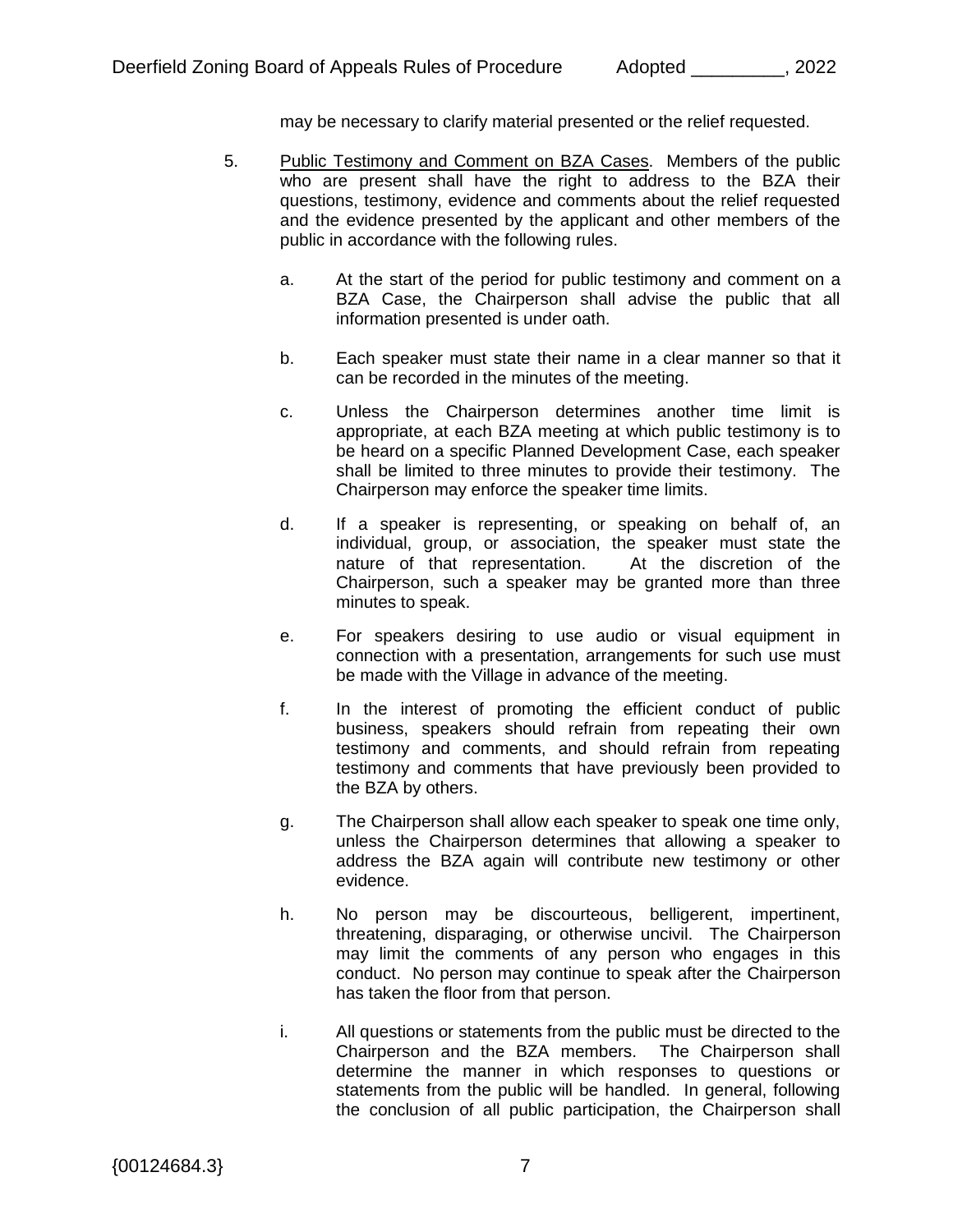direct the questions from the public to the applicant in an orderly and consolidated manner for response.

- j. After general public testimony and comment, the Chairperson will open the floor to cross examination for those individuals that request the right to cross examine by entering their names on a sign in sheet for interested parties that has been made available by the Village Staff (see *Appendix A*). The Chairperson shall have the responsibility to enforce proper decorum. Questions must be relevant to the subject matter as determined by the Chairperson. Individuals that enter their names on the sign in sheet for interested parties will be given an opportunity to cross examine the petitioner, Village Staff or others. The Chairperson may require some type of preliminary statement of the nature of the evidence proposed to be elicited from the witness.
- k. The Chairperson shall have the right to interrupt a speaker in order to enforce these Rules or other applicable rules.
- 6. Response by the Applicant. The Chairperson shall allow the applicant a reasonable time to respond to the public testimony and comments presented.
- 7. BZA Discussion and Deliberation. Following public testimony and comment and the applicant's response, the BZA may discuss, in an orderly fashion, the Application and all material presented. No further public testimony or comment nor further applicant information may be presented without permission of the Chairperson. During this discussion, members of the BZA may ask the Chairperson to direct additional questions to the witnesses for the applicant or members of the public who testified. Witnesses for the applicant or members of the public may not address the BZA during this portion of the meeting without the consent of the Chairperson.
- 8. BZA Action.
	- a. Based on the BZA's discussions, the BZA may (i) act on a recommendation on the Application; (ii) where the BZA has recommending authority on an Application, direct the Village Staff and Village Attorney to prepare a draft recommendation for consideration at a subsequent meeting; (iii) direct the applicant, Village Staff and/or Village Attorney to provide new or additional information in connection with the Application; (iv) enter a final determination where the BZA has final authority to act on an Application; or (v) take such other action as may be permitted by law.
	- b. Prior to consideration of any other item of business, the BZA shall consider whether a public hearing should be reopened for future consideration of public testimony and comment.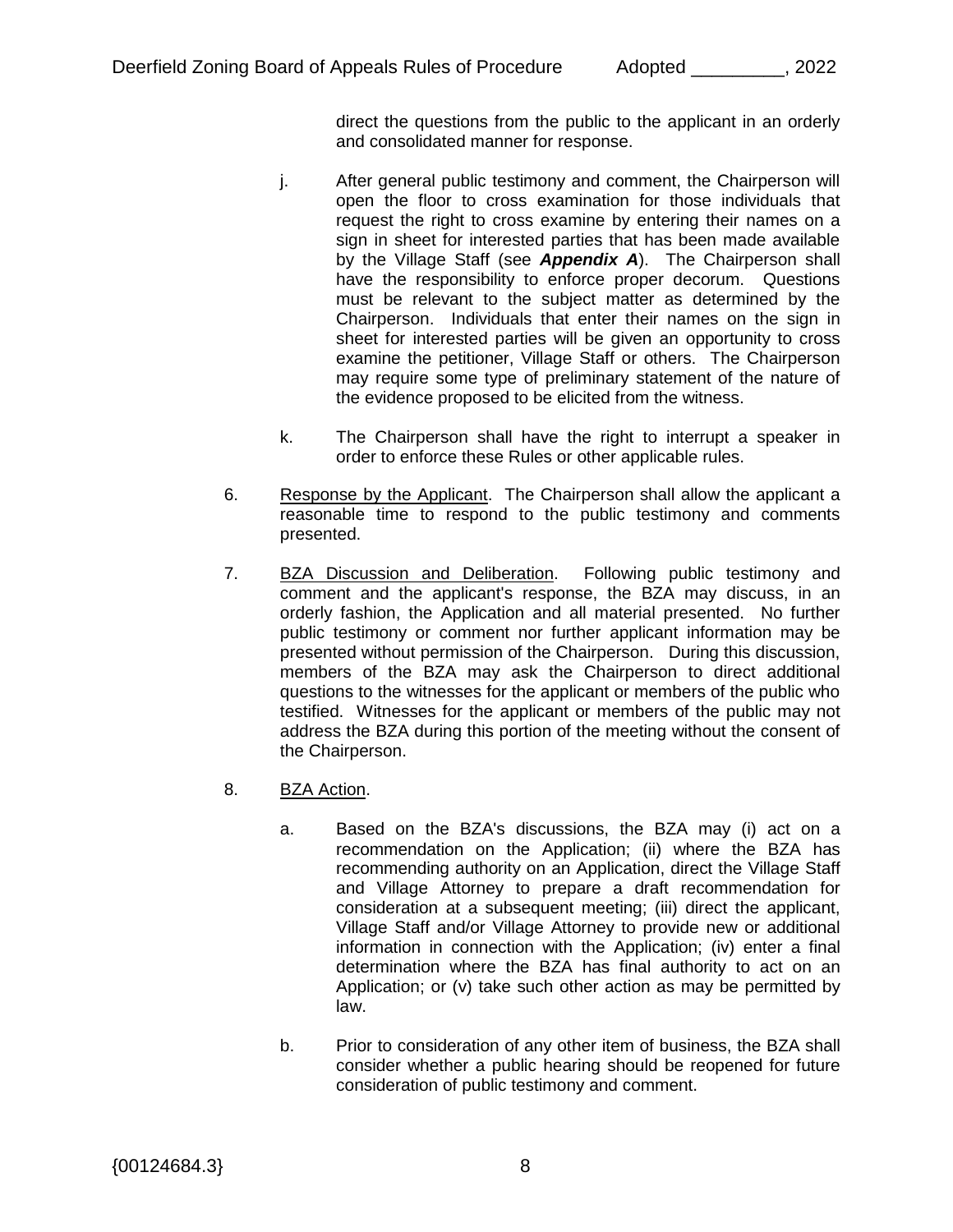# 9. Continuances.

- a. Any applicant may request and shall be granted one continuance of a public hearing on an Application. If an applicant fails to appear at a scheduled hearing without giving prior notice to the Staff Secretary, the hearing may be continued. Any further requests for continuance by the applicant shall be subject to the approval of the BZA for good cause shown.
- b. If, during the course of a meeting, it becomes apparent that the BZA cannot conclude an agenda item before 10:00 P.M., those items may be continued to the next available BZA meeting.
- E. Voting.
	- 1. On Applications. The BZA shall vote to make a decision on an Application only with a written recommendation before it where the applicable code or ordinance requires such a written recommendation. A concurring vote of four members of the BZA shall be necessary to: (i) reverse any order, requirement, decision, or determination of the Director of Community Development or any administrative official of the Village charged with the enforcement of the Zoning Ordinance or Chapter 6 of the Village Code; or (ii) to recommend any variation or modification to the Village Board. A roll call vote shall be taken on all decisions regarding a case before the BZA. Members absent from any portion of a hearing on an Application should not vote on the matter unless they first reviewed the entire record of such missed portion of the hearing and have fully informed themselves of the essential facts and issues of the matter being heard so as to be able to cast an informed and independent vote.
	- 2. On Other Matters. Except as required by Paragraph 1 above, the BZA may take such other action to conduct its business without a written recommendation before it. In such cases, the vote required to approve such an action shall be a majority of those present, unless another vote is specifically required.

## **VI. TRANSMITTAL OF BZA DECISIONS**

A. Transmittal. The Staff Secretary shall promptly transmit any resolution or other recommendation of the BZA to the Village Board, the record of proceedings before the BZA, and any additional materials received by the Village after BZA action is taken; provided, however, that where the BZA possess final authority over an Application, the Staff Secretary shall promptly transmit only the resolution of the BZA to the Village Board. In addition, the Staff Secretary shall identify any changes in the materials submitted to the BZA that are made following the BZA action, as well as any change in circumstances affecting the matter between BZA action and transmittal to the Village Board.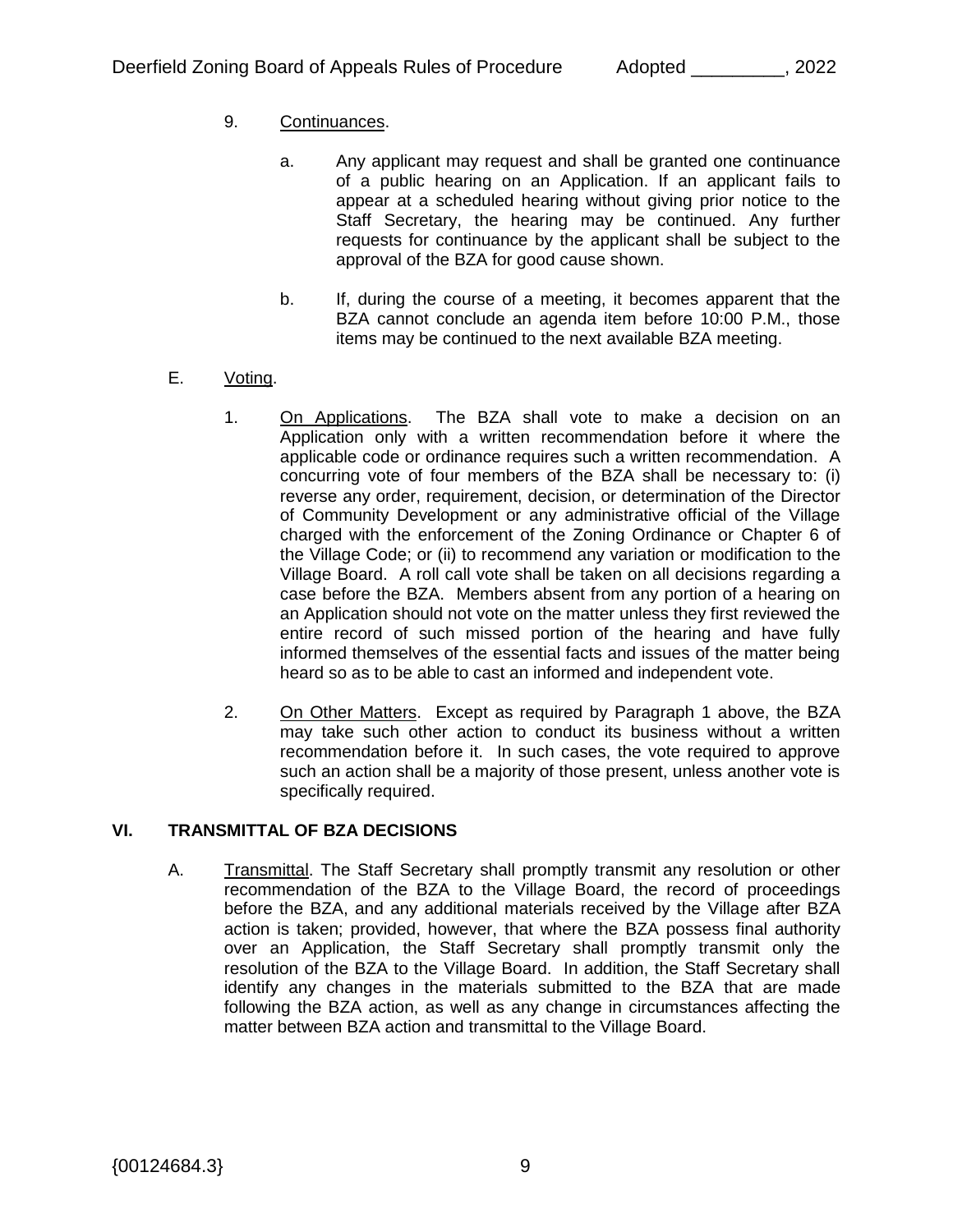B. Representation at Village Board Meetings. A member of the BZA may attend meetings of the Village Board where recommendations of the BZA are on the agenda for consideration. This responsibility shall rest with the Chairperson or the Chairperson's designee, and the member presenting the opinion should agree with the majority.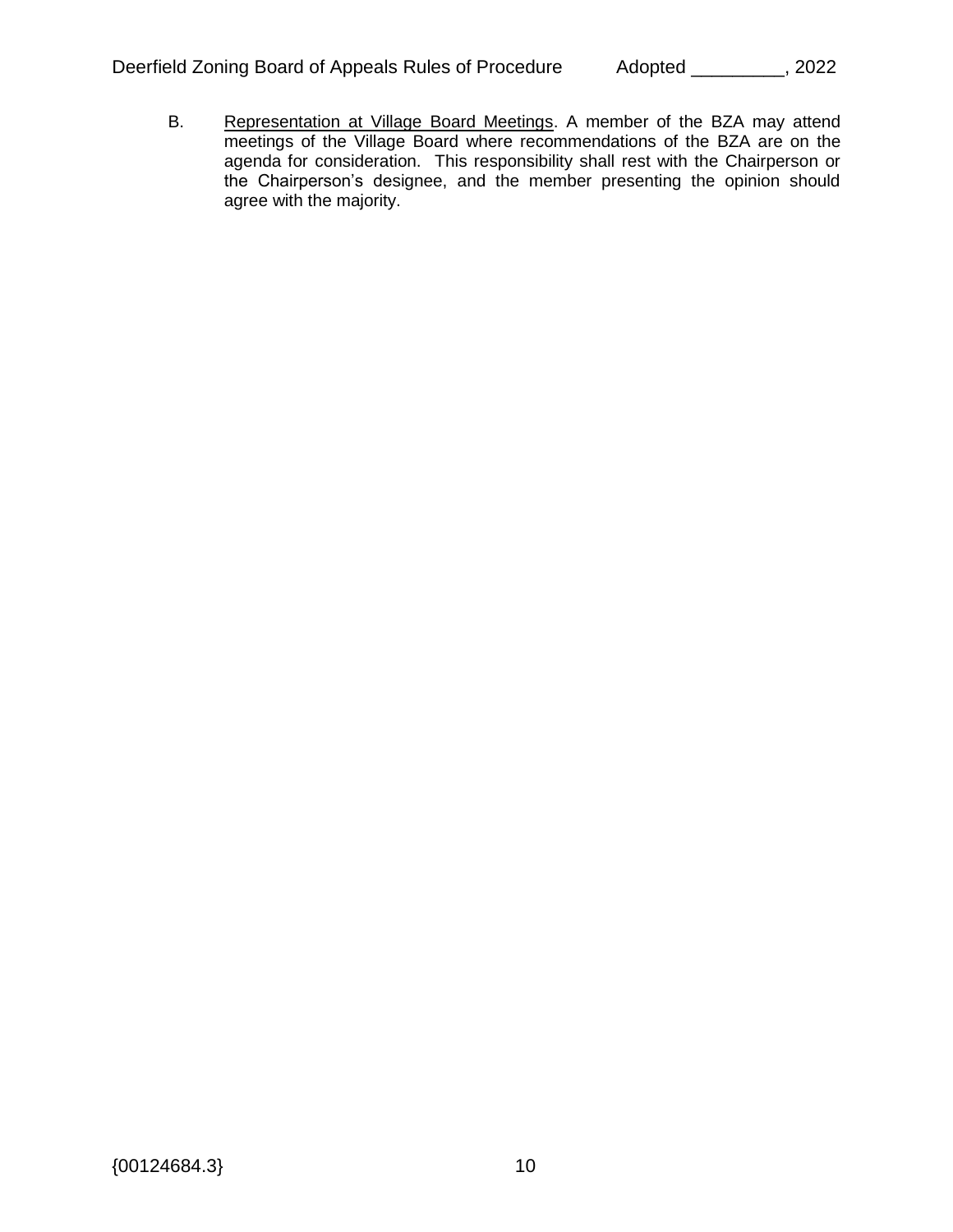#### **VILLAGE OF DEERFIELD BOARD OF ZONING APPEALS PUBLIC HEARING APPEARANCE FORM**

Any person who wishes to appear at a Village of Deerfield Board of Zoning Appeals public hearing as an "interested party" with the right to cross-examine others must complete and file this appearance form with the Chairperson of the BZA on the date of the hearing.

#### **NOTE: IT IS NOT NECESSARY TO COMPLETE THIS FORM TO MAKE A GENERAL STATEMENT, OR OTHERWISE SPEAK AT THE PUBLIC HEARING WITHOUT CROSS EXAMINATION.**

Please provide the following information:

**PLEASE PROVIDE A BRIEF EXPLANATION OF YOUR SPECIAL INTEREST IN THE PUBLIC HEARING (such as, without limitation, your property is within 250 feet of the subject property, or your property shares facilities with the subject property that may be impacted) (completion of this section is not required, but may provide useful information to the BZA):**

\_\_\_\_\_\_\_\_\_\_\_\_\_\_\_\_\_\_\_\_\_\_\_\_\_\_\_\_\_\_\_\_\_\_\_\_\_\_\_\_\_\_\_\_\_\_\_\_\_\_\_\_\_\_\_\_\_\_\_\_\_\_\_\_\_\_\_\_\_\_\_\_\_\_\_\_\_\_\_\_\_\_\_\_ \_\_\_\_\_\_\_\_\_\_\_\_\_\_\_\_\_\_\_\_\_\_\_\_\_\_\_\_\_\_\_\_\_\_\_\_\_\_\_\_\_\_\_\_\_\_\_\_\_\_\_\_\_\_\_\_\_\_\_\_\_\_\_\_\_\_\_\_\_\_\_\_\_\_\_\_\_\_\_\_\_\_\_\_ \_\_\_\_\_\_\_\_\_\_\_\_\_\_\_\_\_\_\_\_\_\_\_\_\_\_\_\_\_\_\_\_\_\_\_\_\_\_\_\_\_\_\_\_\_\_\_\_\_\_\_\_\_\_\_\_\_\_\_\_\_\_\_\_\_\_\_\_\_\_\_\_\_\_\_\_\_\_\_\_\_\_\_\_ \_\_\_\_\_\_\_\_\_\_\_\_\_\_\_\_\_\_\_\_\_\_\_\_\_\_\_\_\_\_\_\_\_\_\_\_\_\_\_\_\_\_\_\_\_\_\_\_\_\_\_\_\_\_\_\_\_\_\_\_\_\_\_\_\_\_\_\_\_\_\_\_\_\_\_\_\_\_\_\_\_\_\_\_ \_\_\_\_\_\_\_\_\_\_\_\_\_\_\_\_\_\_\_\_\_\_\_\_\_\_\_\_\_\_\_\_\_\_\_\_\_\_\_\_\_\_\_\_\_\_\_\_\_\_\_\_\_\_\_\_\_\_\_\_\_\_\_\_\_\_\_\_\_\_\_\_\_\_\_\_\_\_\_\_\_\_\_\_

#### **PLEASE DESCRIBE THE NATURE OF THE TESTIMONY YOU INTEND TO PROVIDE AND THE QUESTIONS YOU DESIRE TO POSE AT THE PUBLIC HEARING:**

\_\_\_\_\_\_\_\_\_\_\_\_\_\_\_\_\_\_\_\_\_\_\_\_\_\_\_\_\_\_\_\_\_\_\_\_\_\_\_\_\_\_\_\_\_\_\_\_\_\_\_\_\_\_\_\_\_\_\_\_\_\_\_\_\_\_\_\_\_\_\_\_\_\_\_\_\_\_\_\_\_\_\_\_ \_\_\_\_\_\_\_\_\_\_\_\_\_\_\_\_\_\_\_\_\_\_\_\_\_\_\_\_\_\_\_\_\_\_\_\_\_\_\_\_\_\_\_\_\_\_\_\_\_\_\_\_\_\_\_\_\_\_\_\_\_\_\_\_\_\_\_\_\_\_\_\_\_\_\_\_\_\_\_\_\_\_\_\_ \_\_\_\_\_\_\_\_\_\_\_\_\_\_\_\_\_\_\_\_\_\_\_\_\_\_\_\_\_\_\_\_\_\_\_\_\_\_\_\_\_\_\_\_\_\_\_\_\_\_\_\_\_\_\_\_\_\_\_\_\_\_\_\_\_\_\_\_\_\_\_\_\_\_\_\_\_\_\_\_\_\_\_\_ \_\_\_\_\_\_\_\_\_\_\_\_\_\_\_\_\_\_\_\_\_\_\_\_\_\_\_\_\_\_\_\_\_\_\_\_\_\_\_\_\_\_\_\_\_\_\_\_\_\_\_\_\_\_\_\_\_\_\_\_\_\_\_\_\_\_\_\_\_\_\_\_\_\_\_\_\_\_\_\_\_\_\_\_ \_\_\_\_\_\_\_\_\_\_\_\_\_\_\_\_\_\_\_\_\_\_\_\_\_\_\_\_\_\_\_\_\_\_\_\_\_\_\_\_\_\_\_\_\_\_\_\_\_\_\_\_\_\_\_\_\_\_\_\_\_\_\_\_\_\_\_\_\_\_\_\_\_\_\_\_\_\_\_\_\_\_\_\_

**PRIVACY NOTICE:** The information provided on this form is required for the purposes of the public hearing before the BZA. These forms are subject to properly filed Freedom of Information Act requests, but will be redacted to protect "private information" as that term is defined in the Illinois Freedom of Information Act (5 ILCS 140).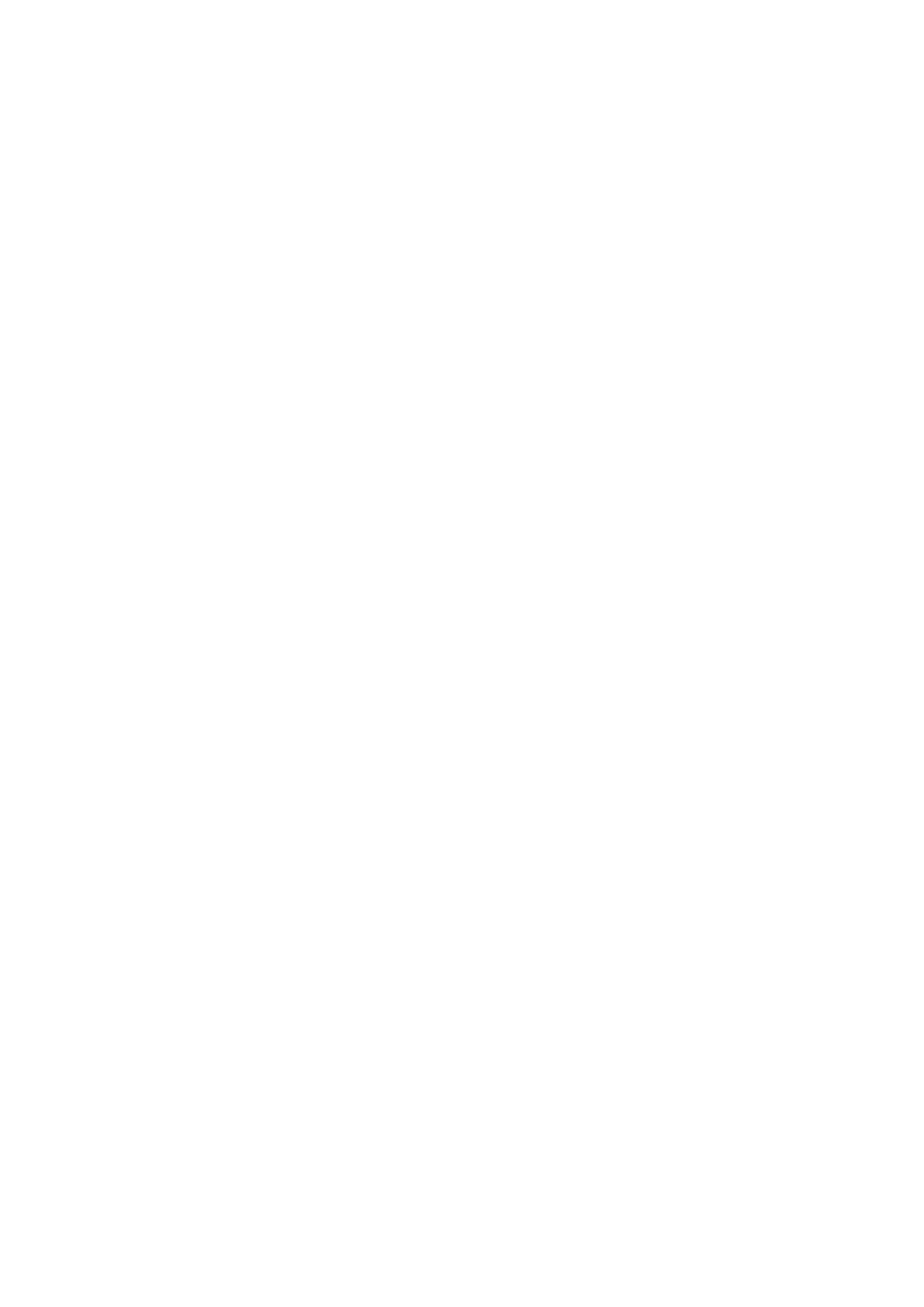#### **VILLAGE OF DEERFIELD**

#### **RESOLUTION NO. 2022-**

#### **A RESOLUTION AMENDING THE RULES OF PROCEDURE FOR THE DEERFIELD BOARD OF ZONING APPEALS**

**WHEREAS,** the Village of Deerfield ("*Village*") is a home rule municipality in accordance with Article VII, Section 6 of the Constitution of the State of Illinois of 1970; and

**WHEREAS,** the Village's Board of Zoning Appeals (*"BZA"*) has previously adopted Rules of Procedure to govern the order and manner in which it conducts its meetings and public hearings; and

**WHEREAS,** the BZA desires to amend its Rules of Procedure to keep its rules consistent with State law and to continue to provide for orderly and efficient meetings and public hearings; and

**WHEREAS,** the BZA has determined that it will serve and be in the best interest of the Village and its residents to amend the Rules of Procedure in accordance with this Resolution;

**NOW, THEREFORE, BE IT RESOLVED BY THE VILLAGE OF DEERFIELD APPEARANCE REVIEW COMMISSION, LAKE AND COOK COUNTIES, ILLINOIS,** as follows:

**SECTION ONE:** RECITALS. The foregoing recitals are incorporated into, and made a part of, this Resolution as findings of the BZA.

**SECTION TWO: ADOPTION OF AMENDMENT.** The BZA hereby amends and replaces its Rules and Procedures in their entirety with the Rules and Procedures attached to this Resolution in the form of **Exhibit A**, which are incorporated herein.

**SECTION THREE: EFFECTIVE DATE.** This Resolution will be in full force and effect from and after its passage, approval, and publication in the manner provided by law.

[SIGNATURE PAGE FOLLOWS]

.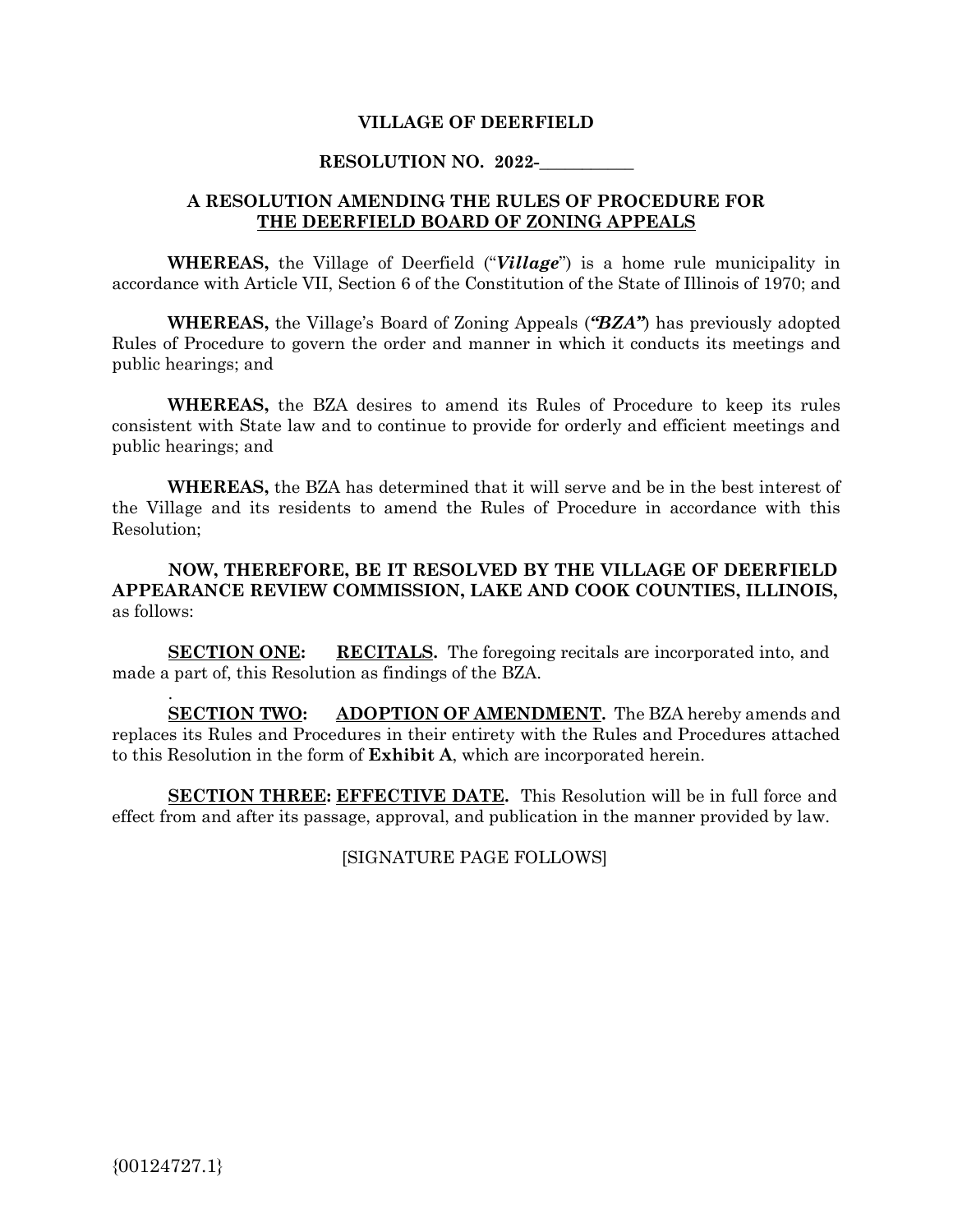AYES:

NAYS:

ABSTAIN:

ABSENT:

PASSED:

APPROVED:

RESOLUTION NO:

Robert Speckmann, Chairperson

ATTEST:

Kent S. Street, Village Clerk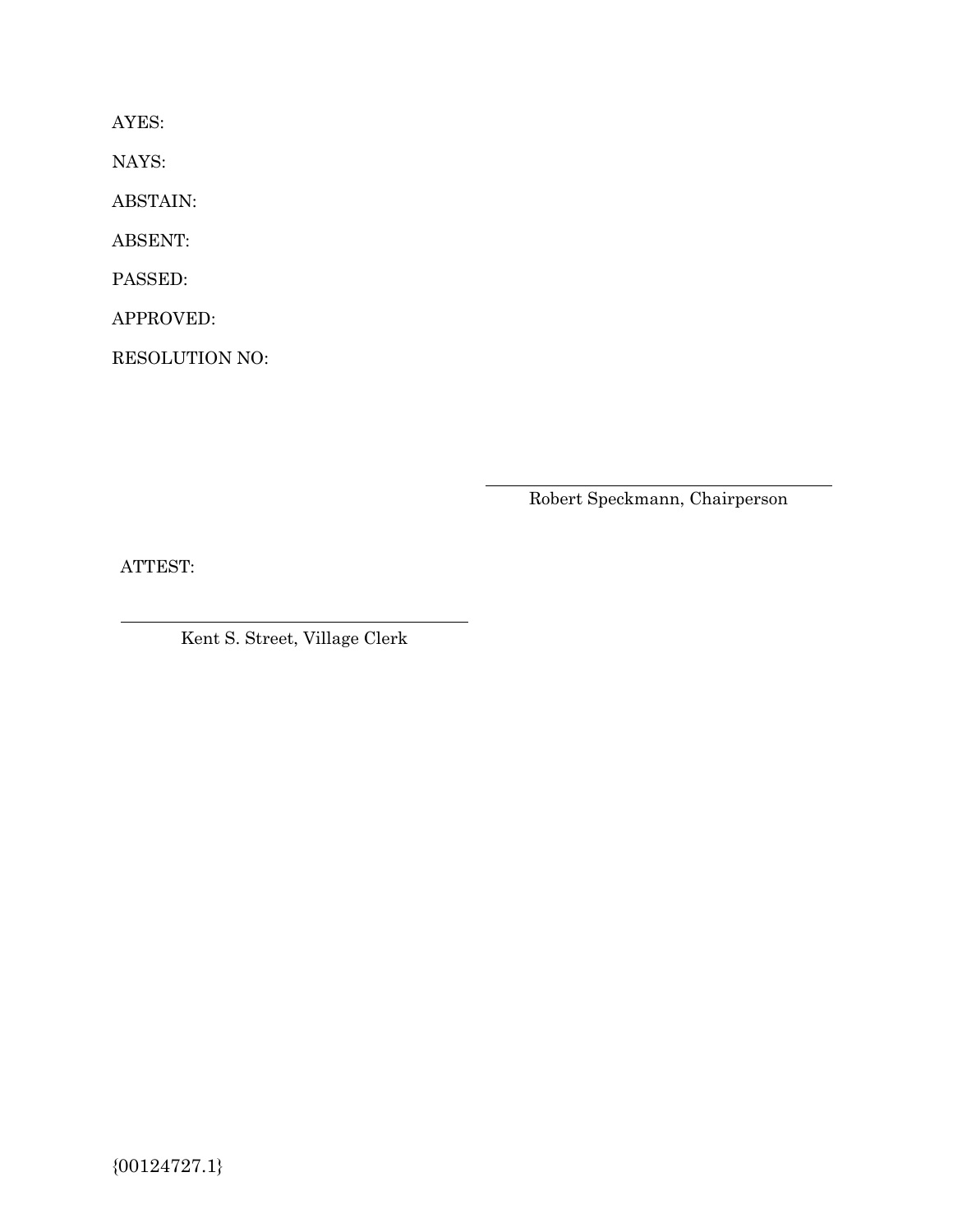# **EXHIBIT A**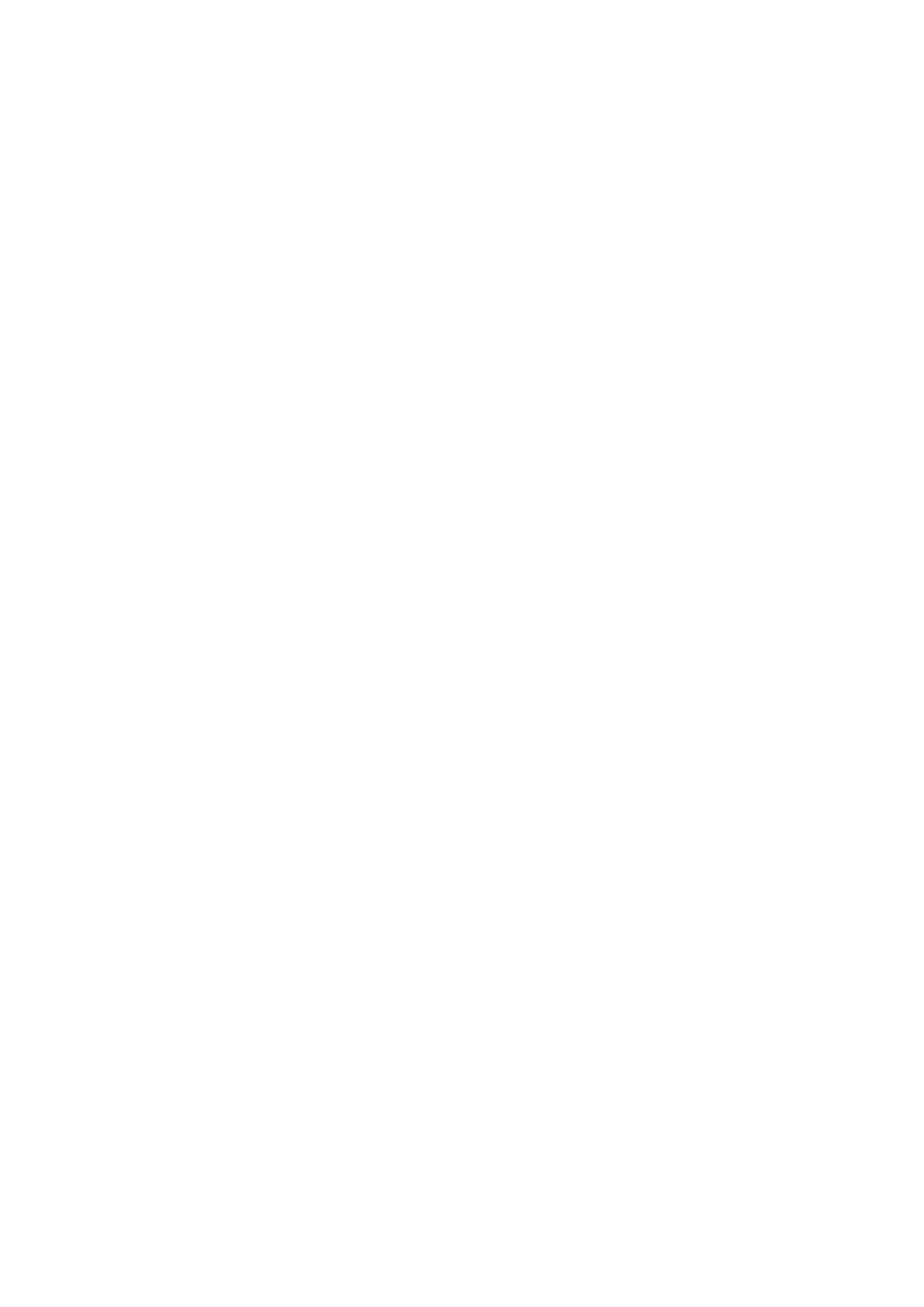#### Board of Zoning Appeals

#### Minutes of Public Hearing September 21, 2021

The Deerfield Board of Zoning Appeals held a Public Hearing on Tuesday, September 21, 2021 at 7:30 p.m. at 850 Waukegan Road, Deerfield, Illinois. Chairman Robert Speckmann called the meeting to order at 7:30 p.m.

Present were: Chairman Bob Speckmann Len Adams Ted Kuczek Matthew Kustusch

Absent were: Herb Kessel Mark Horne Karen Scott

Also present: Clint Case, Building and Code Enforcement Supervisor

Ch. Speckmann reported Karen Bezman has submitted her retirement from the BZA. The Mayor and Board appointed Mark Horne, who will be at the next meeting.

Public Comment: There was no Public Comment on non-agenda items.

Business:

Public Hearing for 1700 Mountain Court – Minimum Rear Yard Setback Variation

Ch. Speckmann confirmed the mailings were in order for the petition and the Public Hearing was properly advertised and listed. The petitioners Thomas J. and Andi S. Kenney were sworn in. Ch. Speckmann opened the Public Hearing to consider the request for relief from Article 4.02- F,e,3 of the Deerfield Zoning Ordinance for the property legally described as follows:

LOT 87 IN "NORTH TRAIL". BEING A SUBDIVISION OF PART OF THE SOUTHEAST QUARTER OF SECTION 20. TOWNSHIP 43 NORTH, RANGE 12 EAST OF THE THIRD PRINCIPAL MERIDIAN, ACCORDING TO THE PLAT THEREOF RECORDED FEBRUARY15, 1966 AS DOCUMENT 1294902 IN BOOK 42 OF PLATS, ON PAGE 42, IN LAKE COUNTY ILLINOIS.

Said property is commonly known as 1700 Mountain Court, Deerfield, Illinois.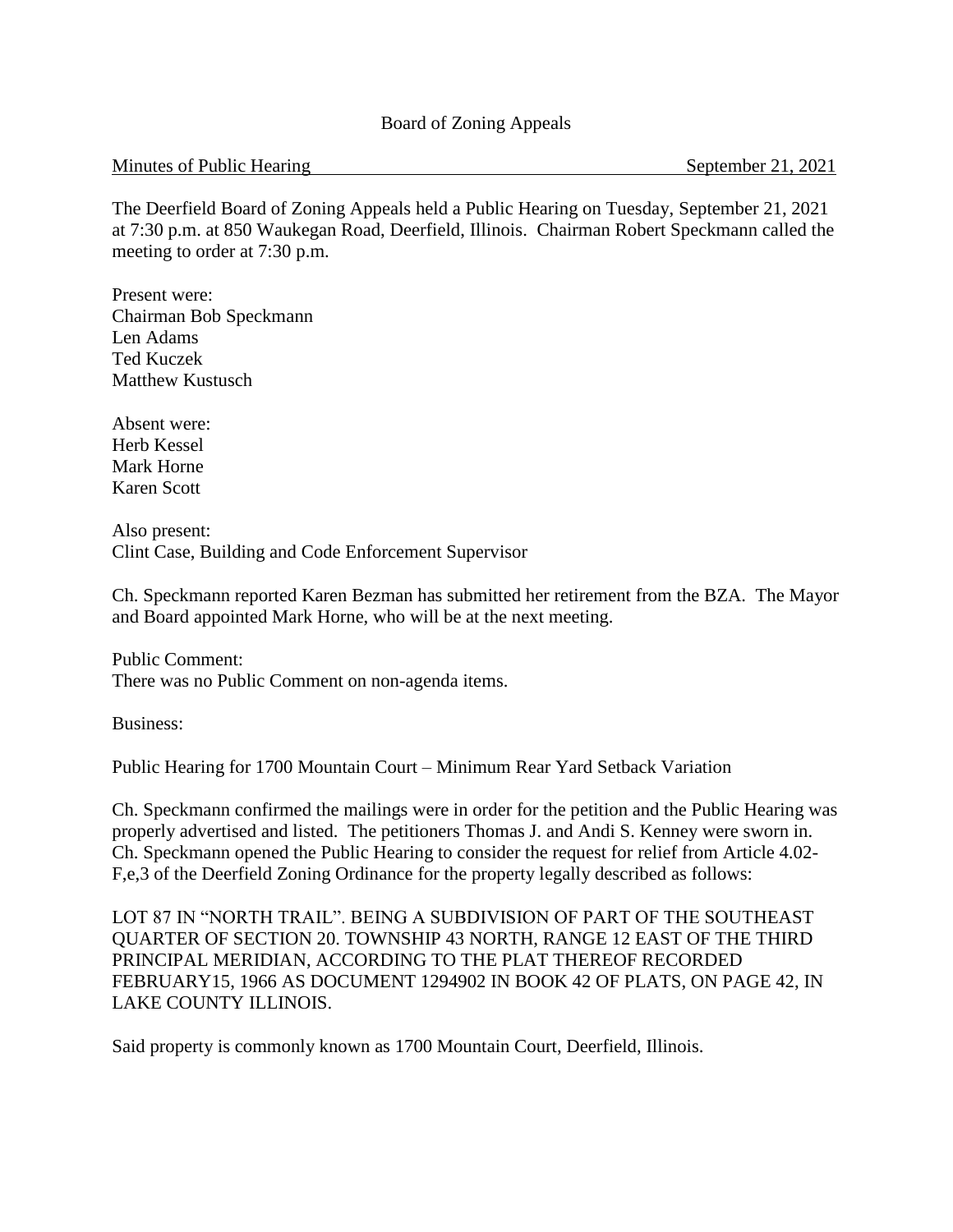Board of Zoning Appeals September 21, 2021 Page 2 of 5

The variation, if granted, would permit the construction of a one story 14'-7.5 inch by 25-foot screened porch addition encroaching 14'-11.25 inches into the minimum rear yard setback, leaving a rear yard setback of 25'-0.25 inches in lieu of 40 feet as specified in the Deerfield Zoning Ordinance.

Ms. Kenney grew up in Deerfield and would like to add a screened porch to the back of her house. Due to the way the house was constructed, the porch would encroach into the minimum rear yard setback, so they are requesting a variance. Michael Menn, Architect and general contractor, explained the lot is unique because the Kenney's backyard was platted as the side yard of the adjacent property. The special circumstances for the variance include the side yard, which was not self-imposed and is not exclusively monetary. The proposed adjustment is the minimum adjustment for the reasonable use of the land. Mr. Menn explained the minimum side yard setback for the adjacent property is 8-feet. The rear yard is 40-feet from the Kenney's property. The proposed addition would be 25-feet from the rear lot line. Ms. Kenney has given Mr. Case two letters of support from neighbors.

Mr. Kustusch noted the lot is conforming and meets all other Zoning requirements in regards to setbacks. Mr. Adams does not believe this is the minimum necessary variation. If the porch addition were designed parallel to the rear of the house, the same square foot porch could be built with a lesser variation. Mr. Menn explained this addition aligns with the ridge in the rear of the house with the ridge of the proposed addition and does not block the light into the house. Mr. Kuczek does not believe interior spaces should be blocked by porches added to the rear. He believes the design is appropriate.

Ch. Speckmann believes there would be 10-feet of buildable land from the rear of the house to the setback line. The family room would lose light with the proposed addition. Ch. Speckmann noted the proposed porch addition would divide the backyard resulting in the petitioner not being able to use the entire rear yard for recreational purposes. They propose adding additional patio space on the north side.

Mr. Menn explained the existing rear architecture would remain symmetrical with the proposed addition. Ch. Speckmann believes there would be adequate light into the kitchen. Mr. Menn noted the kitchen and breakfast area are one space. A parallel addition would not allow a minimum of 8 percent light into that room by code as he understood it.

Ms. Kenney explained they originally thought about putting the porch outside the kitchen. The basement escape window well would be directly north of the proposed screened porch. Ms. Kenney wanted the porch to be as close to the kitchen as possible, so it could be used for serving and eating. From a neighborhood perspective, Ms. Kenney would like the proposed porch away from the street.

Ch. Speckmann asked about the construction. Mr. Menn explained they would like to keep it as close to level down approximately 2-inches from the existing floor line.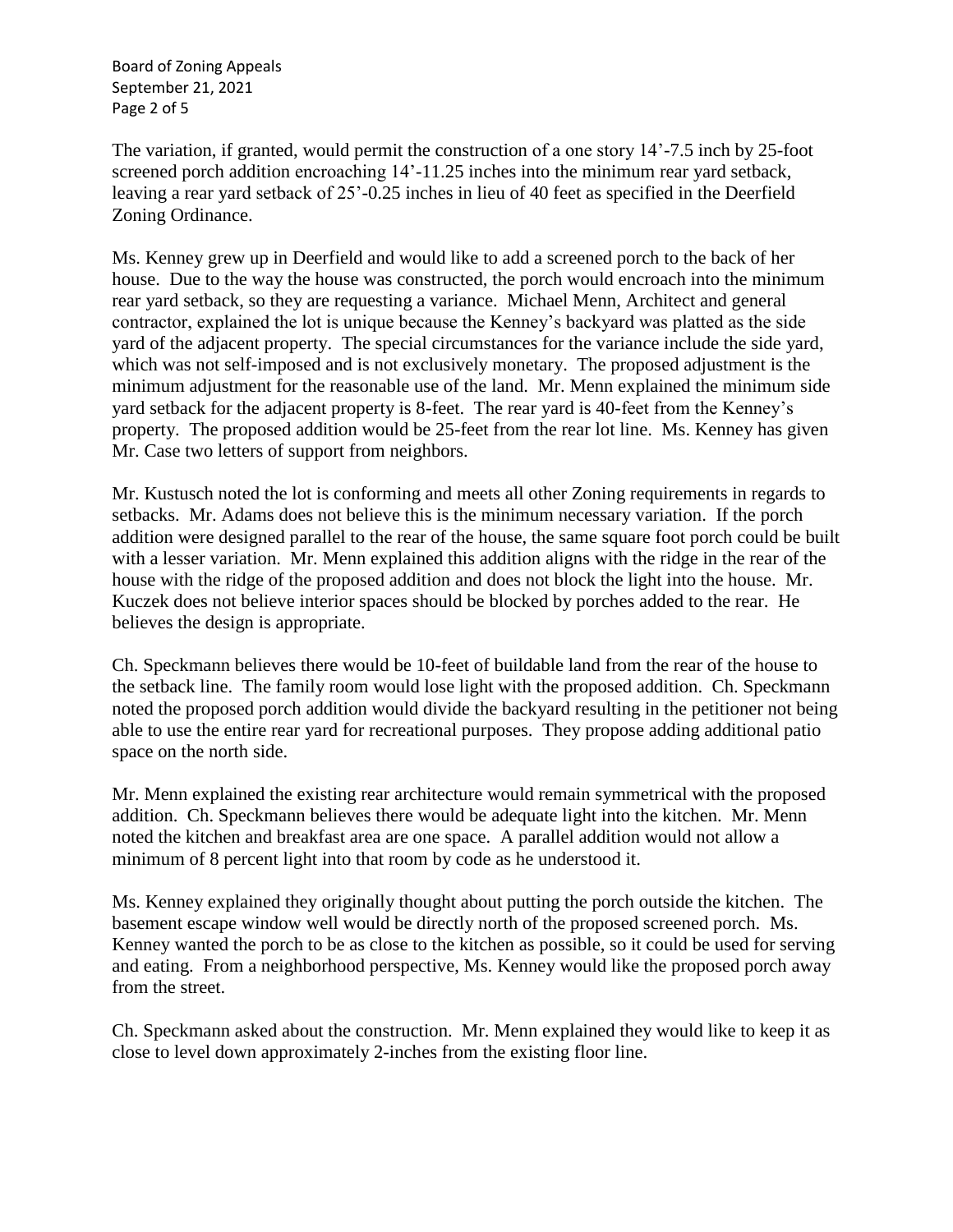Board of Zoning Appeals September 21, 2021 Page 3 of 5

Mr. Adams noted there is a tree in the backyard that is close to the dripline of the proposed improvement. Mr. Menn explained the proposed porch is about 3-feet outside the dripline.

Ch. Speckmann closed the information gathering portion of the meeting.

Mr, Adams does not believe this is the minimum adjustment necessary. Ch. Speckmann had the same thoughts originally, but the location of the basement escape window makes it unique and precludes other locations, without adding an additional layer of cost which in his opinion would be unnecessary.

Mr. Kuczek moved to recommend the Board of Trustees approve a variation to permit the construction of a one story 14'-7.5 inch by 25-foot screened porch addition encroaching 14'- 11.25 inches into the minimum rear yard setback. Mr. Kustusch seconded the motion. The motion did not pass by the following vote:

AYES: Kuczek, Kustusch, Speckmann (3) NAYS: Adams (1)

Ch. Speckmann explained the BZA is an advisory Board. This is a non-recommendation, as there were not four concurring votes. He reported this petition would be in front of the Mayor and Board of Trustees at their October 18, 2021 meeting.

Public Hearing for 205 River Road – Minimum rear yard setback variation

Ch. Speckmann reopened the informational portion of the Public Hearing and confirmed the mailings were in order for the petition and the Public Hearing was properly advertised and listed. The petitioners, Christopher and Michelle Condon were sworn in. Ch. Speckmann opened the Public Hearing to consider the request for relief from Article 4.02-F,3,e of the Deerfield Zoning Ordinance for the property legally described as follows:

LOT 3 IN BRIARWOOD VISTA FOURTH ADDITION, BEING A RESUBDIVISION OF LOT "A" IN BRIARWOOD VISTA THIRD ADDITION BEING A SUBDIVISION IN SECTION 34, TOWNSHIP 43 NORTH, RANGE 12 EAST OF THE 3RD P.M., ACCORDING TO THE PLAT OF BRIARWOOD VISTA FOURTH ADDITION, RECORDED MAY 10, 1968, AS DOCUMENT 1377767, BOOK 44 OF PLATS, PAGE 62, IN LAKE COUNTY ILLINOIS.

Said property is commonly known as 205 River Road, Deerfield, Illinois.

The variation, if granted, would permit the construction of a one story 13-foot by 18-foot screened porch addition encroaching 9-feet into the minimum rear yard setback, leaving a rear yard setback of 31 feet inches in lieu of 40 feet as specified in the Deerfield Zoning Ordinance.

Mr. Condon has lived at the property for eight years. There is a dedicated nature preserve behind his property. He proposes a 13x18 foot screened porch which would encroach 9-foot into the 40-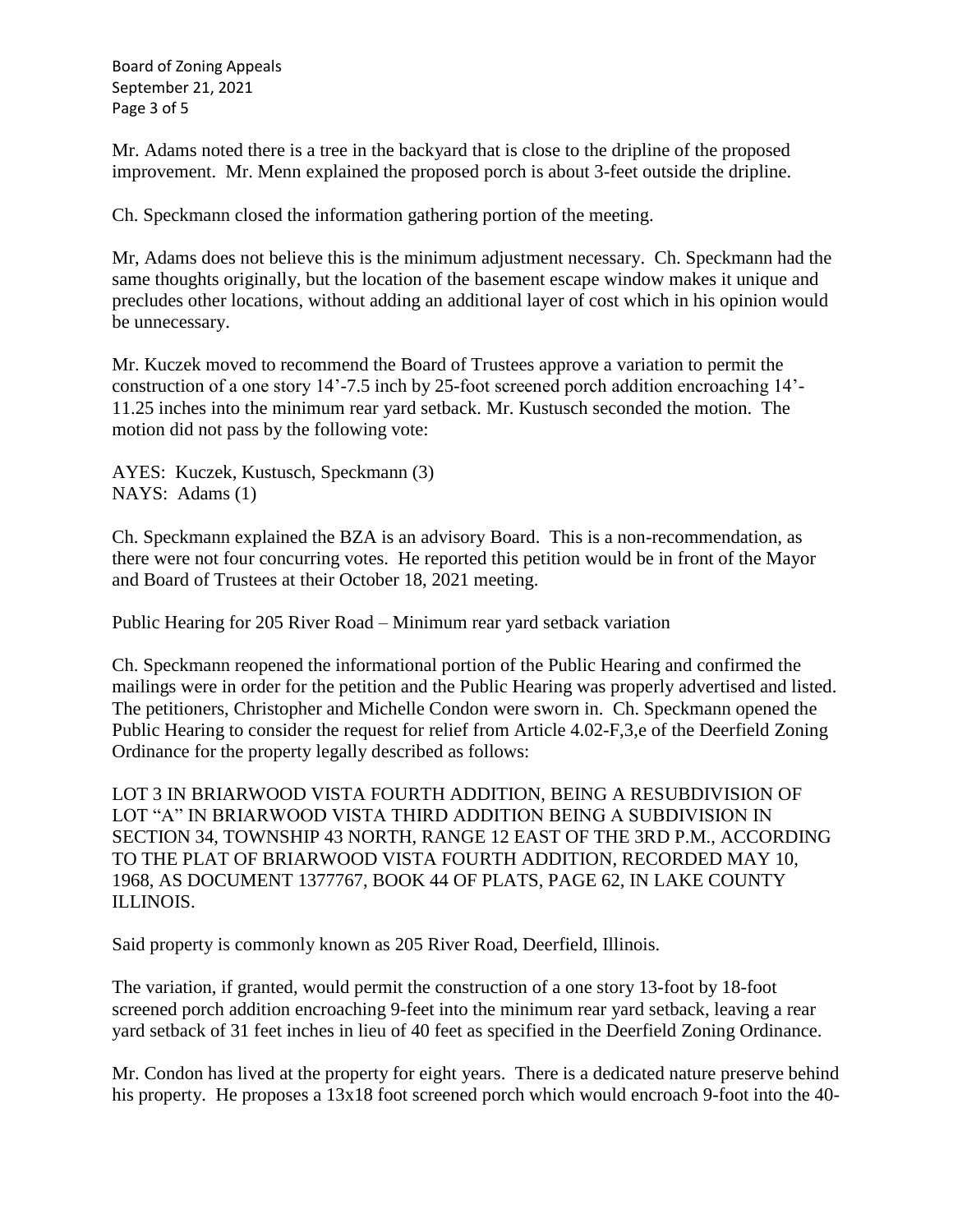Board of Zoning Appeals September 21, 2021 Page 4 of 5

foot easement. The screened porch would be close in size to the existing deck. Mr. Condon noted there are neighbors on both sides of him, but the proposed porch addition would not block the light to those properties.

Ch. Speckmann noted the porch would take the place of part of the wood deck. Mr. Condon noted it would be 2-feet into the setback. Ch. Speckmann noted the elevation shows vertical track windows and asked if it would be an enclosed room or screened-in porch.

Al Betz, President of Northwestern Sunrooms, explained the proposed addition would have both screens and a vinyl glazed window system, making it a sunroom rather than a screened-in porch. The floor would be engineered in OSB on the top and bottom with foam in the middle. It would be supported by a deck-type structure made from treated wood that has two beams away from the house and the floor connecting the beams. Mr. Case questioned if it would be a conditioned space. Mr. Betz explained it is a three-seasons room. The windows would not be glass; rather, it is a flexible plastic. Mr. Betz explained the room would not have a heater and would not be insulated.

Mr. Condon discussed the standards for a variation. He explained the property is not exceptionally narrow or unique. Mr. Condon explained the sunroom would allow his family to enjoy the sunroom without the bugs from the wooded area. The proposed footprint is very similar to their existing deck. Mr. Condon spoke with his neighbors and they did not voice any objections.

Mr. Adams visited the property and spoke with Mrs. Condon, who said they discussed having the deck further to the south. Mr. Condon made a decision to reduce the size of the proposed addition to make it fit. Ch. Speckmann noted the notice states a screened-in porch. Mr. Case explained that was the description that was provided. And he does not consider the proposed sunroom an enclosure as it does not have permanent glass enclosing the structure. Ch. Speckmann questioned if the new raised deck was allowed.

Ch. Speckmann closed the information gathering portion of the meeting.

Mr. Adams believes the fact the petitioner made the proposed addition smaller makes him believe they are using the minimum necessary variation. Ch. Speckmann believes there is uniqueness because of the dedicated nature preserve.

Mr. Adams moved to recommend the Board of Trustees approve a variation to permit the construction of a one-story, 13-foot by 18-foot screen-in porch addition encroaching 9-feet into the minimum 40 foot required rear yard. Mr. Kustusch seconded the motion. The motion passed by the following vote:

AYES: Adams, Kuczek, Kustusch, Speckmann (4) NAYS: None (0)